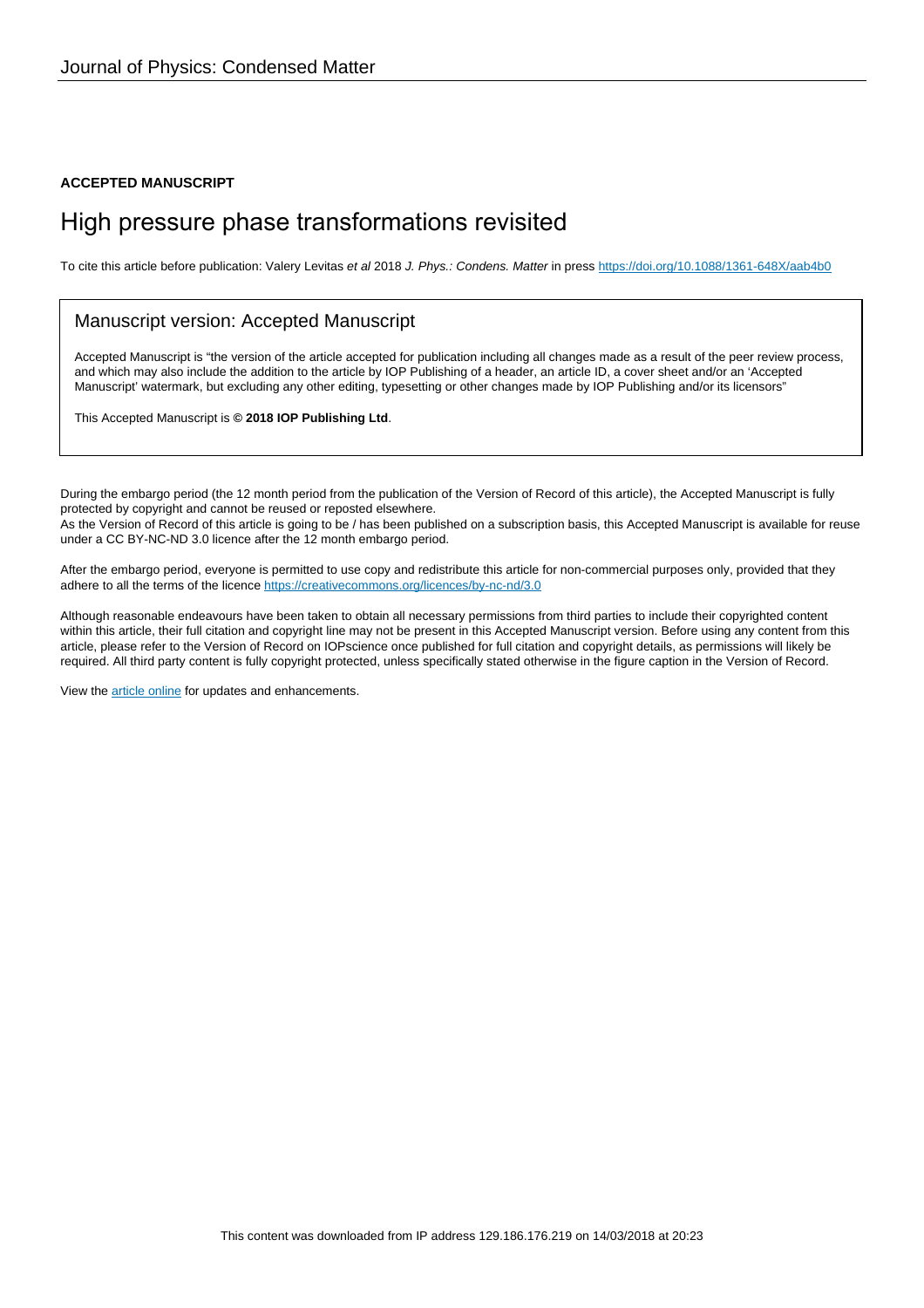| $\overline{c}$      |
|---------------------|
| 3                   |
| 4                   |
| 5                   |
| 6                   |
|                     |
| 8                   |
| 9                   |
|                     |
| 10                  |
| 1<br>1              |
| 1<br>$\overline{c}$ |
| $\overline{13}$     |
| $\overline{14}$     |
| 15                  |
| 16                  |
| 17                  |
|                     |
| 18                  |
| 19                  |
| 20                  |
| $\overline{21}$     |
| $^{22}$             |
| 23                  |
| 24                  |
| 25                  |
|                     |
| 26                  |
| 27                  |
| 28                  |
| 29                  |
| 30                  |
| 31                  |
| $\overline{32}$     |
|                     |
| 33                  |
| 34                  |
| 35                  |
| 36                  |
| 37                  |
| 38                  |
| 39                  |
| 40                  |
|                     |
| 41                  |
| $\overline{4}$<br>2 |
| 43                  |
| 44                  |
| 45                  |
| 46                  |
| 47                  |
| 48                  |
|                     |
| 49                  |
| 50                  |
| 51                  |
| 52                  |
| 5:<br>ξ             |
| 54                  |
| 55                  |
| 56                  |
|                     |
| 57                  |
| 58                  |
| 59                  |
| 60                  |
|                     |

## **Viewpoint High pressure phase transformations revisited**

Valery I. Levitas Iowa State University, Departments of Aerospace Engineering, Mechanical Engineering, and Material Science and Engineering, Ames, Iowa 50011, USA Ames Laboratory, Division of Materials Science and Engineering, Ames, IA, USA

Email: vlevitas@iastate.edu

### **Abstract**

High pressure phase transformations play an important role in the search for new materials and material synthesis, as well as in geophysics. However, they are poorly characterized, and phase transformation pressure and pressure hysteresis vary drastically in experiments of different researchers, with different pressure transmitting media, and with different material suppliers. Here we review the current state, challenges in studying phase transformations under high pressure, and the possible ways in overcoming the challenges. This field is critically compared with fields of phase transformations under normal pressure in steels and shape memory alloys, as well as plastic deformation of materials. The main reason for the above mentioned discrepancy is the lack of understanding that there is a fundamental difference between pressure-induced transformations under hydrostatic conditions, stress-induced transformations under nonhydrostatic conditions below yield, and strain-induced transformations during plastic flow. Each of these types of transformations has different mechanisms and requires a completely different thermodynamic and kinetic description and experimental characterization. In comparison with other fields the following challenges are indicated for high pressure phase transformation: (a) initial and evolving microstructure is not included in characterization of transformations; (b) continuum theory is poorly developed; (c) heterogeneous stress and strain fields in experiments are not determined, which leads to confusing material transformational properties with a system behavior. Some ways to advance the field of high pressure phase transformations are suggested. The key points are: (a) to take into account plastic deformations and microstructure evolution during transformations; (b) to formulate phase transformation criteria and kinetic equations in terms of stress and plastic strain tensors (instead of pressure alone); (c) to develop multiscale continuum theories, and (d) to couple experimental, theoretical, and computational studies of the behavior of a tested sample to extract information about fields of stress and strain tensors and concentration of high pressure phase, transformation criteria and kinetics. The ideal characterization should contain complete information which is required for simulation of the same experiments. **Example 18 Constrainer (11)**<br>
19 Constraine Theorem Theorem (11) Constrainer Constrainer Constrainer Constrainer (11)<br>
19 State Manuscript Constrainer Constrainer Constrainer Constrainer (11)<br>
19 State Manuscript Constra

### **1. Introduction**

Under application of high pressure almost all materials transform to different phases changing their crystallographic structures. The high pressure phases have lower molecular volume; that is why high pressure is an effective tool to obtain them. High pressure phase transformations (PTs) are of great interest in the search for new high pressure phases with unique properties. Some of these phases became important materials for various engineering applications after their industrial synthesis had been established. For example, industrial synthesis of the diamond from graphite and superhard cubic boron nitride (BN) from graphite-like boron nitride occurs in the pressure range of 5-10 GPa and temperatures of 1500-2000 K. Also, high pressure PTs play a key role in geophysics and planetary science.

A major part of static high pressure research is performed in a diamond anvil cell (DAC), in which a sample is compressed between two diamonds up to a desired high pressure. To create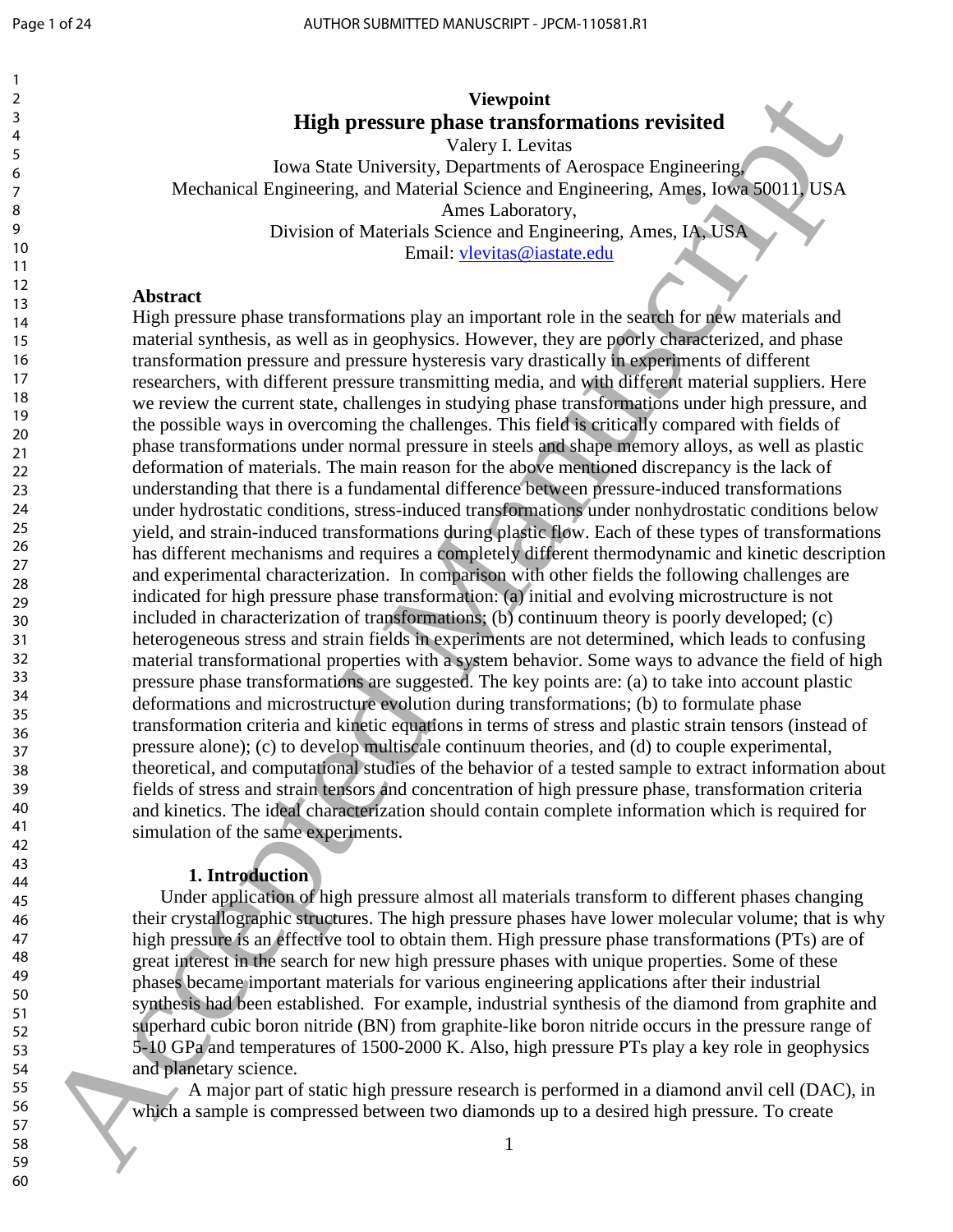hydrostatic conditions the sample is placed in a liquid/gas or in materials with a low yield strength (quasi-hydrostatic media), which are sealed within a deformable gasket made of strong materials (stainless steel, tantalum, tungsten, rhenium, and even superhard cubic BN and diamond powders). The material's behavior is characterized in terms of the pressure  $p$  – specific volume  $\nu$  (per unit mass, mole, or atom) curve and phase transformations are detected by jumps in volume and changes in x-ray diffraction (XRD) patterns characterizing crystallographic structure, and/or by a change in the Raman spectra.

For each material the pressure-temperature phase diagram is developed, which contains regions of stability of various phases. Each phase boundary is defined theoretically from the conditions of equality of corresponding Gibbs energies. In experiments, significant deviation of the actual transformation start lines from the phase equilibrium lines is observed. Thus, PTs to high pressure phases occur at pressures higher than the equilibrium pressure, and reverse PT occurs below the phase equilibrium pressure or does not occur at all at a complete pressure release. This leads to metastable phases at normal pressure, which can be potentially used in engineering applications. This is one of the applied reasons why actual phase transformation kinetics under large deviation from the thermodynamic equilibrium should be studied. Such a deviation of PT pressure from the equilibrium one leads to complex hysteretic behavior under loading-unloading and regions of metastability of phases. For example, phase equilibrium pressure between graphite and diamond at room temperature is  $\sim$  2 GPa. However, under hydrostatic conditions graphite transforms to diamond at 70 GPa (Ref. 1) and diamond never transforms back at zero pressure even under any large tensile stress, which only lead to its fracture. Thus, actual (rather than equilibrium) transformation diagrams are reported for various materials. However, they are not treated as fundamental properties of phase transformations but rather as a result of messy kinetics, which was almost never characterized experimentally and described theoretically in detail. Also, pressure for PT initiation is not a complete characteristic either, *e.g.*, PT from hexagonal to wurtzitic BN starts at 8.1 GPa but does not complete even at 25 GPa [2]. In addition, numerous metastable phases may appear under different conditions, which are not present in the equilibrium phase diagram at all but may be important for applications. Thus, silicon (and germanium) has just one stable high pressure phase, Si II, at a pressure below 20 GPa but almost a dozen metastable phases [3]. by location to continuous methods with a finite-figure in methods with a continuous continuous methods with a formula continuous continuous methods with a series of the series of the series of the series of the series of

#### **2. Effect of nonhydrostatic stresses**

Though the PTs are called pressure-induced, in reality they occur in most cases under nonhydrostatic conditions. In these cases three principle stresses or generally six components  $\sigma_{ij}$  of the symmetric stress tensor  $\sigma$  act on material and material response is described by six components  $\epsilon^{ij}$  of the strain tensor  $\epsilon$ , which (for simplicity, in geometrically linear approximation) usually includes elastic  $\epsilon_i$ , thermal  $\epsilon_{\theta}$ , transformational  $\epsilon_i$ , and plastic  $\epsilon_p$  contributions, i.e.,  $\epsilon = \epsilon_{e} + \epsilon_{\theta} + \epsilon_{r} + \epsilon_{p}$ . In addition, crystal lattice rotation occurs leading to texture formation or transformation of a single crystal into twinned or polycrystalline aggregate. Thus, information required for the description of material behavior is getting much more complicated than a single scalar relationship between pressure, volume, and temperature (i.e., equation of state). We will focus on experiments at constant temperature near room temperature or at least below recrystallization temperature, so that viscous relaxation of nonhydrostatic (called also deviatoric) stresses can be neglected. Transformation strain can be determined by mapping the crystal lattice of the single crystal of the low pressure phase into that of the high pressure phase for a stress-free case. Then all six components of the stress tensor affect the phase equilibrium and transformation conditions through expression for transformation work,  $X_m = \sigma \cdot \varepsilon_t = \sigma_{ij} \varepsilon_t^{ij}$ , where summation over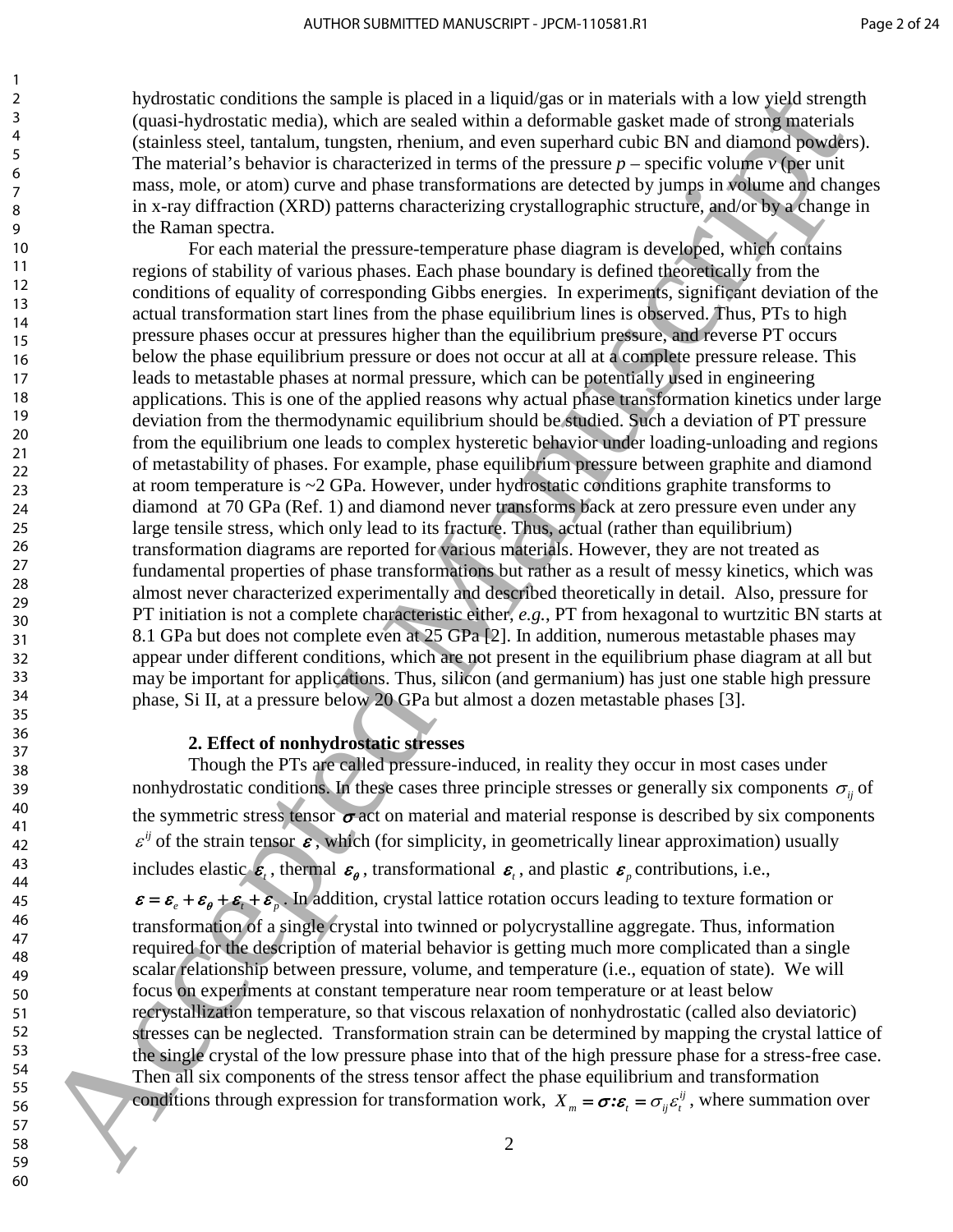repeated indices is assumed. Thus, the contribution of each component of the stress tensor to the thermodynamic driving force for transformation can be evaluated from this expression. An additional mechanical contribution is related to a jump of the elastic moduli during transformations and is in many cases less pronounced.

The effect of nonhydrostatic stresses on high pressure PTs has not been elucidated quantitatively in experiments. Major efforts are directed to reducing the degree of nonhydrostaticity by reducing the yield strength of the transmitting media. Such experiments are called under "quasihydrostatic" conditions, and since such conditions are not quantified, results strongly depend on transmitting media. E.g., by changing transmitting media from hydrostatic to highly nonhydrostatic, both the  $\alpha \rightarrow \epsilon$  and reverse  $\epsilon \rightarrow \alpha$  PT start pressure in iron can be changed in the range of 10-16 GPa [4]. The PT completion pressure range is reported in the range of 15.3 to 25.4 GPa for the  $\alpha \rightarrow \epsilon$  PT and in the range of 3.7-8 GPa for the reverse  $\varepsilon \to \alpha$  PT [4]. These studies at least partially explain (but not quantify) even larger scatter in experimental data on PT in iron in literature (collected in Ref. 4-5), with "phase equilibrium" pressure in the range of 6-14 GPa,  $\alpha \rightarrow \epsilon$  PT start and finish pressures in the range of 8.6-16 GPa and 14-25.4 GPa, respectively, and the reverse ε → α PT start and finish pressures in the range of 7-16.2 GPa and 1-8.5 GPa, respectively. As it will be discussed below the effect of nonhydrostatic stresses is quite limited, and it is plastic strain that is responsible for the above scatter.

#### **3. Effect of plastic strain**

#### *3.1. Limited effect of the macroscopic nonhydrostatic stresses*

Superposition of plastic shear on high pressure drastically reduces PT pressure [6-11], in some cases by an order of magnitude [8]. These results have been obtained in rotational Bridgman or rotational diamond anvil cells. Since PT pressure is in some cases getting smaller than the phase equilibrium pressure, the conclusion was made that plastic shear reduces phase equilibrium pressure as well [6]. Note that traditional continuum thermodynamics supplemented by the effect of deviatoric stresses cannot explain such a strong effect of shear stresses [12]. Indeed, the mechanical contribution to the thermodynamic driving force under action of pressure *p* and shear stress  $\tau$  is: *X<sub>m</sub>*=-*pε*<sup> $0$ </sup> + *τ* γ, where  $ε$ <sup>0</sup> and γ are the volumetric and shear transformation strains; the sign – is because the volumetric strain is negative and positive pressure *p* produces a positive contribution to the driving force for transformation. However, shear stress  $\tau$  is limited by the yield strength in shear, say 1 GPa to make an order of magnitude estimate. Assuming for simplicity  $\varepsilon_0 = -\gamma$ , we obtain  $X_m = -\frac{1}{2}$  $(p+\tau)$   $\varepsilon_0$ . Thus, the same driving force *X* under hydrostatic conditions and under shear stress will be when pressure is reduced by the value of shear stress *τ*. If PT pressure under hydrostatic conditions is 10 GPa or 50 GPa, the shear stress can reduce these numbers to 9 and 49 GPa, respectively, i.e., by 10% and 2% only. Thus, applied shear stress cannot explain reduction in PT pressure by several times or an order of magnitude. 2 a repeated interest associated. Thus, the contribution free the trumpetent of the stress eigenvalue of the stress energy of the stress energy of the stress energy of the stress energy of the stress energy of the stress

### *3.2. Classification of PTs*

A resolution of these paradoxical results was suggested in [9-10]. First, *classification of highpressure PTs* has been suggested. In most cases nucleation of the product phase occurs heterogeneously at some defects (dislocations, grain and twin boundaries), which produce a concentration of the stress tensor and/or provide some initial surface energy. *Temperature-induced* transformations nucleate predominantly at pre-existing defects without stresses at the specimen surface. Similarly, *pressure-induced* transformations occur mostly by nucleation at the same preexisting defects under action of external hydrostatic pressure. *Stress-induced* transformations occur at the same defects when external nonhydrostatic stresses do not exceed the macroscopic yield strength in compression  $\sigma_{\nu}$ . If the PTs take place during plastic deformations they are classified as *strain-induced* transformations. They occur by nucleation at new defects generated during plastic

3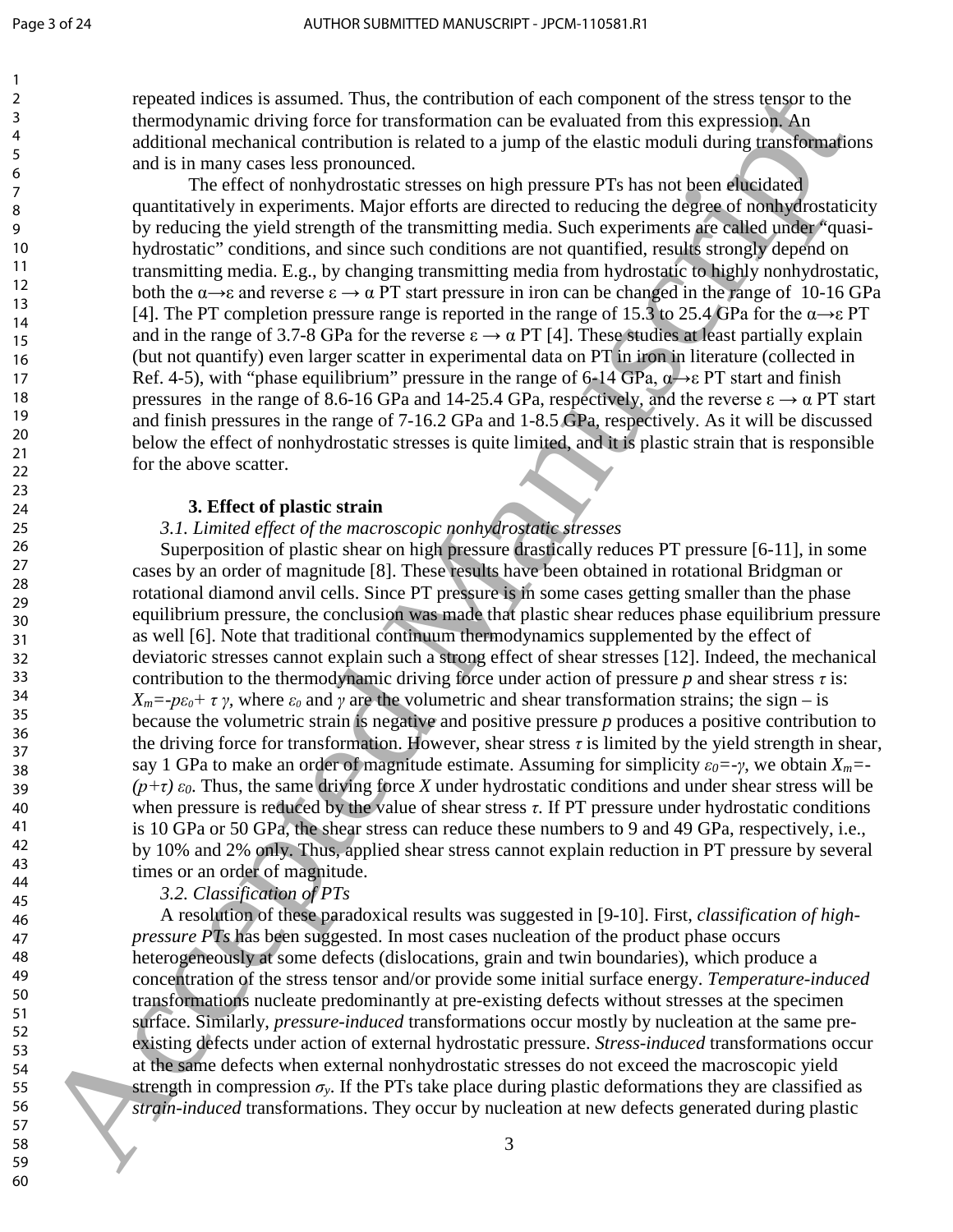deformation. A similar classification (but without pressure-induced transformations and any relation to high pressure) was used for PTs in steels [13]. The main point in Refs. [9-10] was that the straininduced PTs require completely different theoretical (thermodynamic) treatment and experimental characterization. The number of pre-existing nucleation sites (defects) is limited. That is why for pressure and stress-induced PTs one has to increase pressure or stresses to activate less potent defects (i.e., defects with a smaller stress concentrator, e.g., dislocation pile-ups with smaller number of dislocations). This explains the spreading of the PT over the broad pressure range. In contrast, plastic flow generates new defects and consequently new nucleation sites. First, this means that there are no needs to increase pressure; PT can be driven by increasing plastic shear and generating new defects at constant pressure, and new high pressure phase nuclei will appear near tips of these strong defects. Nuclei cannot grow significantly, because stresses decrease with distance away from the defect tip. However, the number of defects with nuclei at the tip of the new defects increases, filling the major part or entire sample. Second, stress concentration at the plastic strain-generated defects may be much stronger than for the preexisting defects. For example, the concentration of all components of the stress tensor at the tip of the dislocation pile up is proportional to the number of dislocations in a pile up, and it can be as large as 10 to 100. Thus, one needs much smaller external pressures to produce the same required PT pressure in a small region near the tip of a strong defect. This explains the significant reduction of the applied PT pressure in experiments. This mechanism has been confirmed more quantitatively utilizing an analytical model of nucleation at the dislocation pile up in Refs. [9-10] and phase field simulations of strain-induced PT in a bi-crystal in Ref. [12,14]. While we will not focus on strain-induced PT in rotational DAC here, the main point is that in major cases *PTs in traditional DAC and even in a perfectly hydrostatic medium include plastic straining and should be treated to some extent as strain-induced PTs* as well. Indeed, without a hydrostatic medium the pressure growth in DAC occurs during plastic compression of the sample or the sample within a gasket, since a final thickness of a sample after pressure release is essentially smaller than the initial thickness. The same is true for a solid-state "hydrostatic" medium, which still possesses finite yield strength and can impose shear stresses on a sample. As it was discussed in Refs. [9-10,15,16], there is *no fundamental difference* between straininduced PTs under plastic compression in *traditional DAC and under pressure and shear in rotational DAC* in terms of mechanism, thermodynamics, and kinetics. The only difference is in the pressure-plastic strain path for each material point of the sample. In rotational DAC pressure can in principle be kept constant during torsion and PT (see, e.g., Ref. [17]), that is why it can be kept low and these experiments exhibit the strongest effect of plastic straining on PT pressure. In traditional DAC plastic straining occurs during increasing force and consequently pressure, even if is not required for PT<sup>15</sup>. Because of this, the promoting effect of plastic straining is hidden. Thus, the growth of pressure required to continue and complete PT in DAC is not a fundamental property of the PT thermodynamics and kinetics but the result of sample-loading system behavior. 24<br>
do mension Assume University and well at present induced transformations and the properties of the state of the state of the state of the state of the state of the state of the state of the state of the state of the s

As it was mentioned above, pressures for initiation and completion of direct and reverse PTs in experiments under nonhydrostatic conditions in DAC have drastic scatter in different papers and in the same paper for different transmitting media<sup>4</sup>. In most cases without transmitting media the reasons for discrepancy were not clear. However, if one would consider these *PTs as strain-induced rather than pressure-induced, the difference is caused by different plastic strain which was not measured nor even discussed*. Different geometric parameters and elastoplastic properties of the gasket, transmitting media, and sample lead to different plastic strains and, consequently, transformation pressure and pressure-concentration of high pressure phase curves. Thus, experimental results *do not characterize thermodynamic and kinetics of a sample material* but represent complex behavior of the sample-gasket (and, at very high pressure, anvil) system. Finite element modeling of PT in DAC as the strain-induced  $PTs^{15,18,19}$  based on the theory developed in

4

59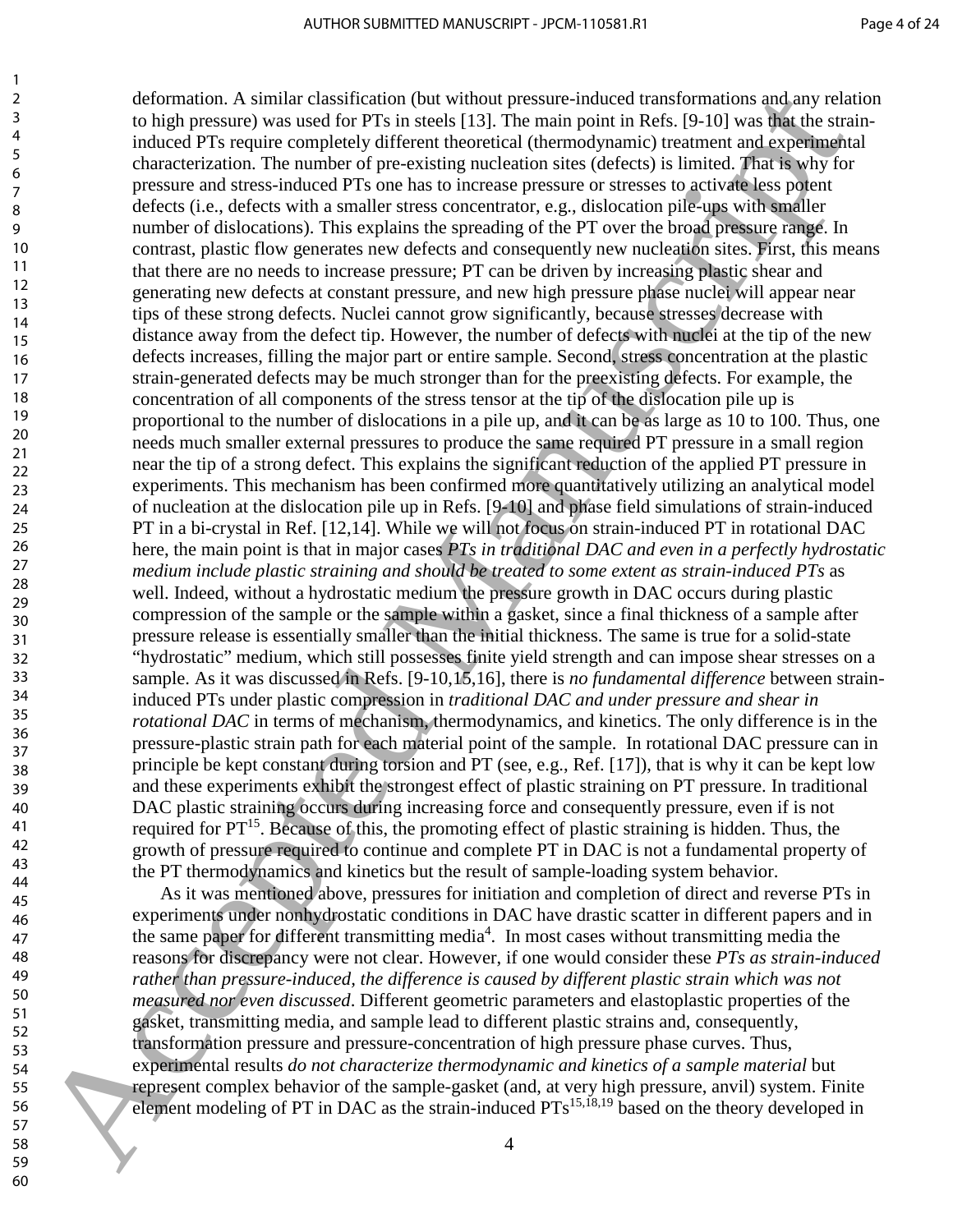Refs. [9-10,15] supported this statement. With the same mechanical properties, thermodynamic and kinetic parameters of a sample, different ratios of the yield strength of the gasket and sample  $\sigma_{g}/\sigma_{gl}$  and different radii and heights of a sample led to different pressures for initiation and completion of PT and the entire pressure *-* concentration of high pressure phase, *c,* curves (Fig. 1). These system parameters change degree, direction, and heterogeneity of plastic flow and sliding (friction) at the contact surfaces between sample, diamonds, and gasket, causing change in straincontrolled PT kinetics.

Consequently, *plastic strain is a primary parameter*, which should be measured or calculated along with pressure and concentration of high-pressure phase.



Fig. 1. Variations of concentration of high-pressure phase  $c_0$  and accumulated plastic strain  $q_0$  averaged over the deformed sample thickness at the symmetry axis versus pressure *p* at the contact surface at the symmetry axis. (a) for  $\sigma_{y} = 3 \sigma_{y}$  and different relative radii of a sample over the radius of the cullet  $S = 0.4$  and  $S = 0.7$ ; (b) For *S*=0.7 and with different gasket strengths  $\sigma_{yg} = 3 \sigma_{y1}$  and  $\sigma_{yg} = 2 \sigma_{y1}$ . Adopted from [18].

### *3.3. Characterization of phase transformations at high pressure*

The question arises: *what would be the ideal experimental characterization of phase transformations in high pressure experiments?* During elastoplastic compression of a sample and gasket, with or without phase transformations, all fields are extremely heterogeneous and not all of them can be measured or have been measured. To extract information from experiments these heterogeneous fields should be modeled. This leads us to the following definition:

*Ideal characterization should contain complete information which is required for simulating the same experiments*.

Then, by quantitative comparison and fitting experimental and simulated fields, one can extract information about material behavior, and complete material characterization and models at some level of complexity and accuracy. Without continuum theory it is impossible to do. Thus, characterization involves development of continuum theories for the description of processes in diamond anvils, which includes coupled kinetic equations for elastoplastic deformations and phase transformations, which can be solved in the sample and surrounding components (gasket and anvils).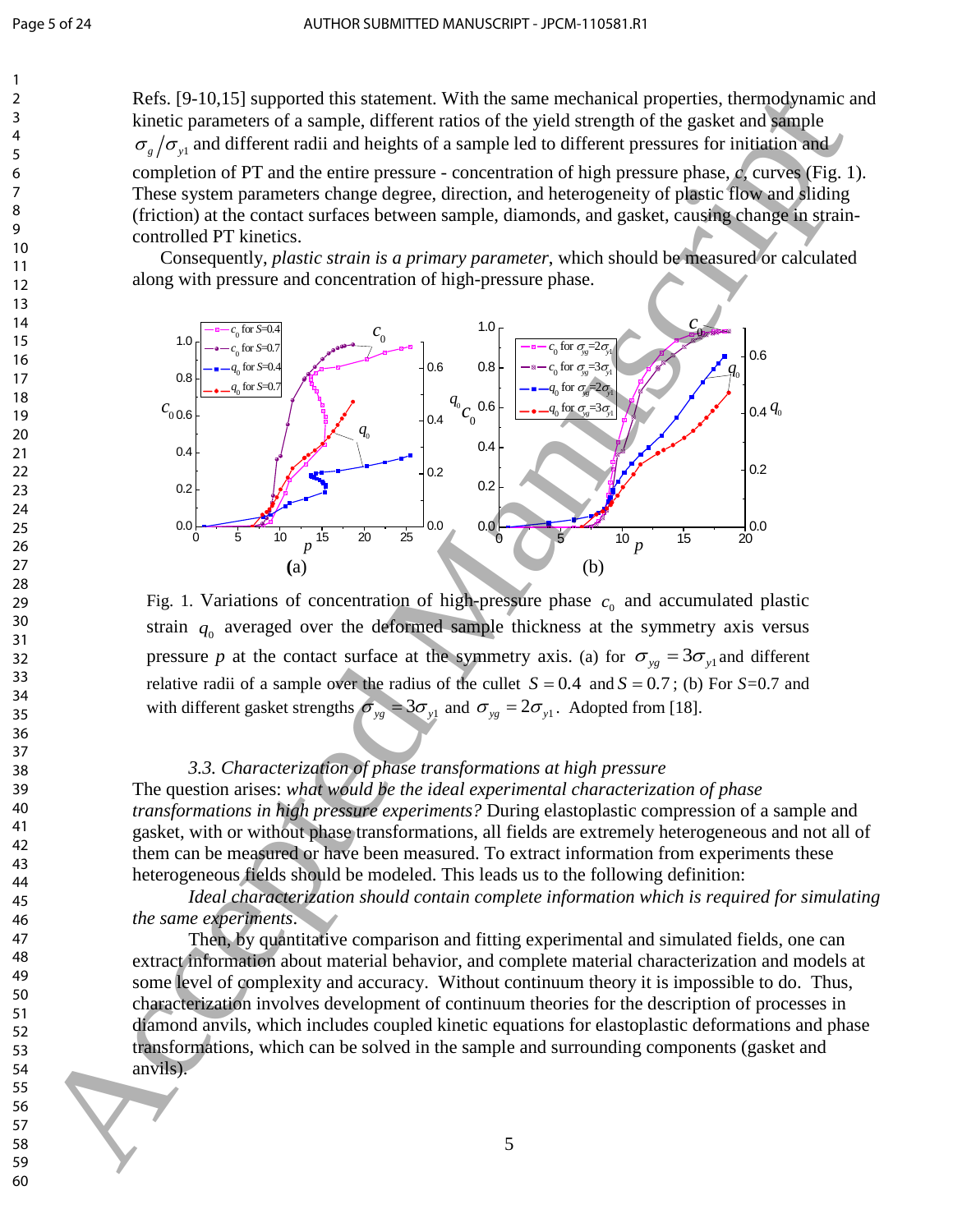### **4. Relationship between theory and experiment and simulation of technological processes**

Let us compare the relationship between theory and experiment and technological applications for several disciplines.

*High pressure science* is experimentally driven. We are not discussing atomistic simulations here, which lead to predictions of new phases and determination of material properties under pressure, see Ref. [20-22] as examples. Our point is that there is no continuum theory describing transformation kinetics, hysteresis (metastability), the effect of the stress tensor and plastic strain, except some works described above<sup>15-19,23-26</sup>. However, those models were not calibrated by experiment. That is why there is no simulation tool for high pressure technologies. The only exception is modeling efforts on industrial diamond synthesis which, however, were also not fully fitted to experiments<sup> $27,28$ </sup>. The effect of the stress tensor in that case was not important because graphite transforms to diamond inside of liquid metal. The probable reason for the lack of continuum theory is the existence of numerous new phases and exciting phenomena<sup>20-22,29-33</sup> to be discovered, and desire to achieve maximum pressure and measure all physical parameters that could be measured. This seems to be much more attractive and topically closer for physicists, material scientists, chemists, and geophysicists than worrying about heterogeneities of parameters and focusing on continuum theories. It should be mentioned that continuum theories required for the description of processes in diamond anvils are extremely complex. They include: (a) physical nonlinearities (nonlinear elasticity, plasticity, phase transformations); (b) geometric nonlinearities (large elastic, plastic, and transformational strains and lattice rotations); and (c) contact nonlinearities (sliding and cohesion along the contact surfaces between different materials, variable contact zone, and combination of the Coulomb and plastic friction), and their coupling. Also, both phase transformation and plasticity are multiscale phenomena and models at different scales are quite different. 4 Acceleration of the consequent interval and spectra and simulation of technological<br>
1 Acceleration interval and simulation of the consequent interval and the consequent interval and the consequent interval and the cons

Let us consider the current trends in some other disciplines.

*Plasticity*. There are numerous text books on plasticity<sup>34-36</sup> and corresponding courses. Most parts of the books consist of theory and sophisticated equations. Equations are formulated for a 3D case and arbitrary complex stress and plastic strain tensor histories. There is a limited number of experiments to calibrate and verify models, usually under homogeneous 1D and 2D stress-strain states. In the first approximation, material behavior is described by an experimentally determined stress-strain (or plastic strain) curve in tension, compression, or torsion. With the help of the simplest von Mises plasticity theory with isotropic hardening this curve completely determines plastic deformation under complex 3D loading. While these and much more sophisticated phenomenological models have never been directly checked under complex 3D loading they are broadly and successfully applied to simulate and optimize technological processes, like forging, extrusion, sheet forming, and so on. This means that even with existing inaccuracies these models have predictive power and applied significance. Definitely, even a simple model is much better than no model at all, which should be accepted by the high pressure community.

*Phase transformations in shape memory alloys*. For martensitic PTs austenite transforms to a finite number of crystallographically equivalent martensitic variants. Theories of different complexities describe PTs in terms of the concentration of martensite<sup>37</sup>, or concentrations of martensitic variants (e.g., 3 variants for cubic to tetragonal transformation)<sup>38,39</sup>, or (at larger scale) concentrations of habit plane variants (e.g., 24 habit plane variants for cubic to tetragonal transformation, each consisting of a fine mixture of two martensitic variants) 40-44. Thus, in addition to an austenite-martensite transformation, variant-variant transformations, which represent in most cases twinning, are described. Since volumetric transformation strain for phase transformations in shape memory alloys is almost zero, the effect of hydrostatic pressure is negligible and phase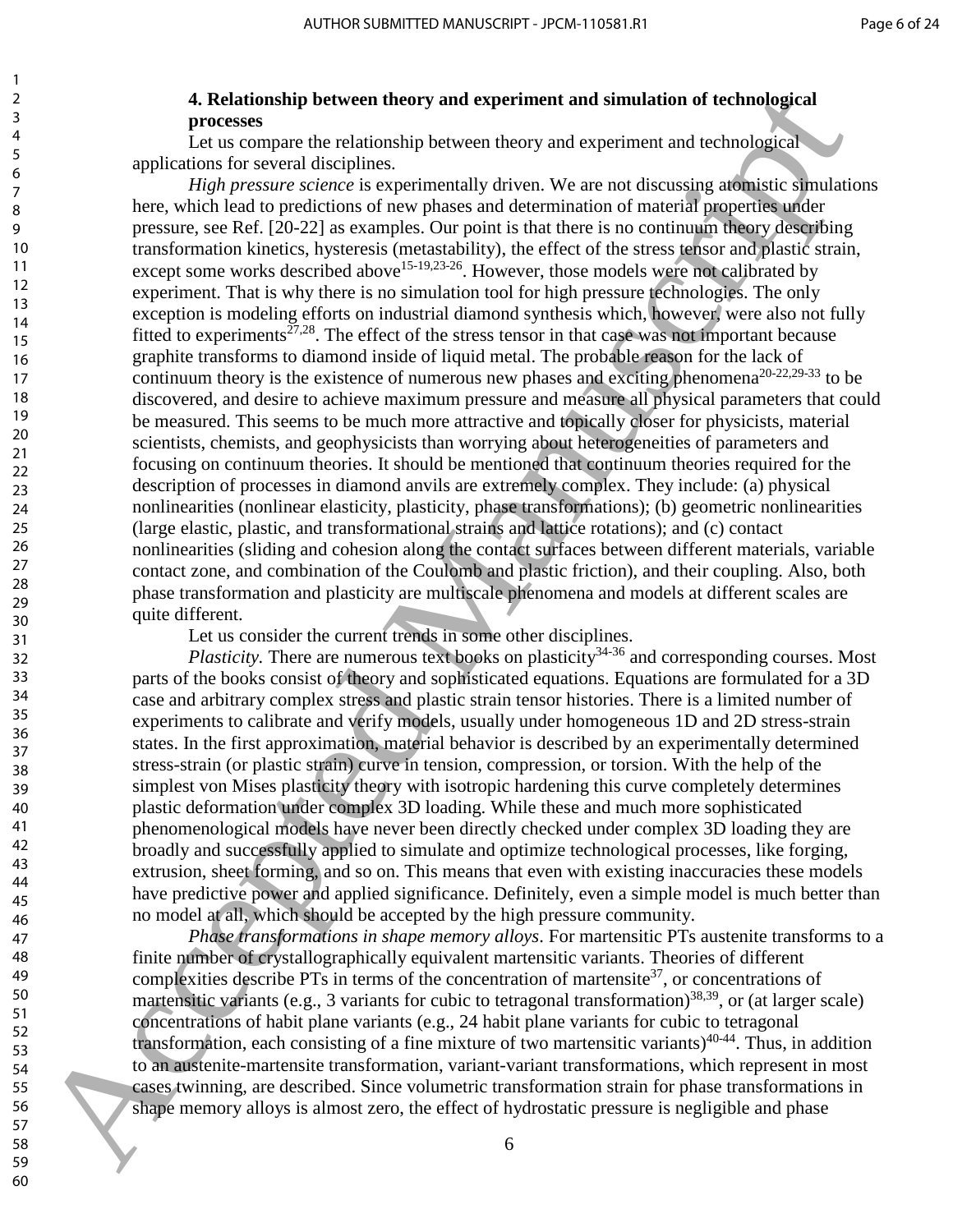transformations are solely driven by the deviatoric stress tensor. Similar to plasticity, 3D constitutive equations are formulated under a general stress tensor. Kinetic equations for the rate of concentration of each variant are formulated in terms of the thermodynamic driving forces conjugate to the rate of corresponding concentration. They include both temperature and effect of deviatoric stress tensor. The effect of plasticity in most cases is neglected. Similar to plasticity theory there is a limited number of experiments to calibrate and verify models, usually under homogeneous 1D and 2D stress-strain states. These models are applied to simulate behavior of structures made of shape memory alloys<sup>37,45</sup>, including actuators, energy absorbers, medical devices, and components assembly based on shape memory effects.

*Phase transformations in steels* are classified as temperature-induced (with no external stresses), stress-induced (for external stresses below the yield strength), and strain-induced when PT occurs during plastic deformation<sup>13,46-48</sup>. Each type of transformation is modeled in a different way but internal stresses and elastic and plastic strains are important for all of them. Thermally-induced PTs are broadly modeled for heat treatment of steels and for material design. Stress-induced transformations are mostly modeled in order to describe transformation-induced plasticity (TRIP) [49], which occurs due to internal stresses caused by heterogeneous transformation strain under external stresses below the yield strength. Strain-induced transformations in steel are usually described based on a martensite nucleation model at the intersection of shear bands<sup>46,47,50,51</sup>. It is also formulated for a 3D case for concentration of product phase and transformation strain versus stress tensor and plastic strain tensor history and calibrated and verified by a limited number of experiments<sup>49,50,52-54</sup>. Models are applied to simulate technological processes, like thermal and thermomechanical treatment, see e.g. Ref. [54]. Example must be the best distribution of the state in the best distribution of equations for constraints and properties are sensitive and the state in the state in the state in the state in the state in the state in the s

Note that in all of these fields there are continuum models at different scales and different complexities. For example, in plasticity there are models based on discrete dislocations (traditional and phase field models), dislocation densities, single crystal plasticity, polycrystalline aggregates, and macroscopic phenomenological flow theories. Similarly, for phase transformations there are models based on detailed resolution of microstructure (sharp interfaces and phase field modeling), crystallographic and micromechanical models of martensite in a single and polycrystals, and phenomenological macroscopic models. There are sophisticated methods to measure stress and displacement fields and attempted to connect them for calibration and verification of micromechanical models, e.g., in Ref. [55-57].

Thus, in plasticity and PTs in steels and shape memory alloy, continuum theories are quite well developed and play an important part in extraction of material properties from experiments. It should be our goal to do the same for high pressure science. The best initial point is to start with the simplest macroscale models, similar to the von Mises theory in plasticity.

### **5. Directions for coupled measurements, modeling, simulations, and characterization of different types of phase transformations under high pressure**

### *5.1. Pressure-induced transformations*

Let us consider a spherical particle placed in the ideal liquid under high pressure, i.e., under ideal hydrostatic conditions<sup>58-61</sup>. Let the spherical nucleus or macroscopic region of high pressure phase appear at the center of initial sphere, keeping spherical symmetry. Due to jump in a specific volume (or transformation volumetric strain) during PT, the nucleus of the high pressure phase will pull the remaining part of the hollow sphere of the low pressure phase. As a result, while the internal sphere remains under hydrostatic conditions, the pressure in it significantly reduces. The hollow sphere of low pressure phase is under nonhydrostatic conditions, and when (for the jump in volume exceeding a few percents) the magnitude of the difference between radial and hoop stress exceeds the yield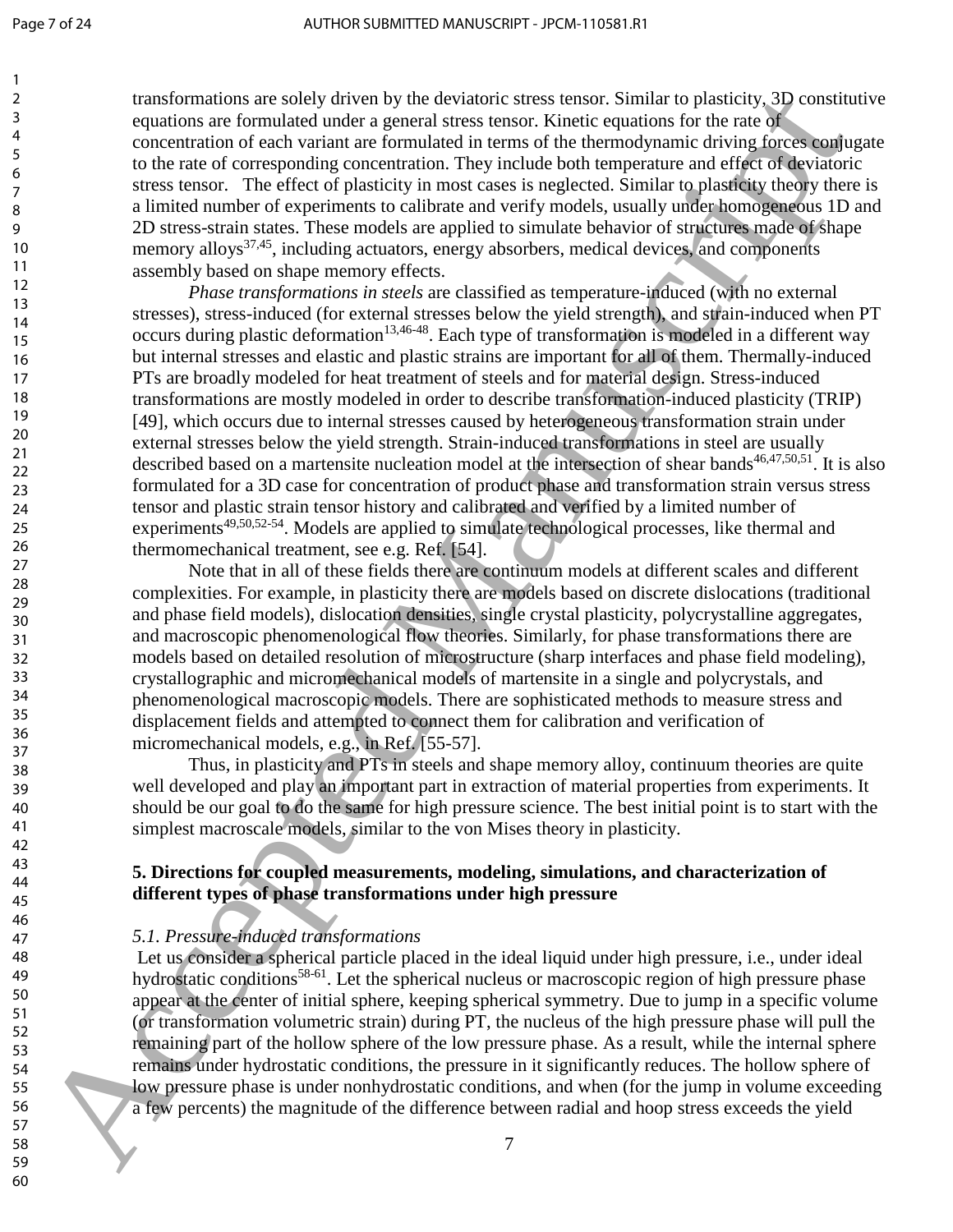strength, plastic flow in the low pressure phase near the phase interface will take place. In the course of PT plastic strain and dislocation and/or twin structure in the low pressure are inherited by the high pressure phase. In this region the stress state is becoming nonhydrostatic and additional plastic deformation in the high pressure phase may occur. Thus, even in the most ideal situation phase transitions in solids occur in most cases under local nonhydrostatic conditions and in the presence of plastic deformation. This has been known for a long time<sup>62</sup> for hydrostatic loading of a polycrystalline sample, in which internal stresses result in broadening of diffraction lines. Also, cyclic direct-reverse PTs under increasing-decreasing pressure is accompanied by an increase in hardness, transformation pressure for direct PT, and pressure hysteresis<sup>6</sup>. This is the so-called transformation hardening phenomenon, which also occurs for temperature-induced cyclic PTs. It is connected to plastic deformation caused by internal stresses due to heterogeneous transformation strain evolution during PTs. Under hydrostatic conditions the shape of the polycrystalline sample does not change, so this plasticity is not measurable at the scale of the sample.



Fig. 2. Isobands of the accumulated plastic strain *q* in austenite around growing martensitic plate (white region in the left figure) and in the right part of the martensitic plate (right figure). Adopted from [63].

 Even without pressure, just for temperature-induced martensitic PT in steel, large plastic strain is accumulated during PT, see Fig. 2 from Ref. [63]. Despite the relatively small transformation volumetric strain  $\varepsilon_0 = 0.02$  and shear of 0.2, the accumulated plastic strain *q* (defined from  $\dot{q} = (2 / 3d_p : d_p)^{1/2}$ , where  $d_p$  is the plastic deformation rate; for uniaxial compression or tension, *q* is reduced to the logarithmic strain) within the martensitic plate and surrounding austenite is around 0.6! Plastic strain first appears in a weaker austenite, then it is inherited by the growing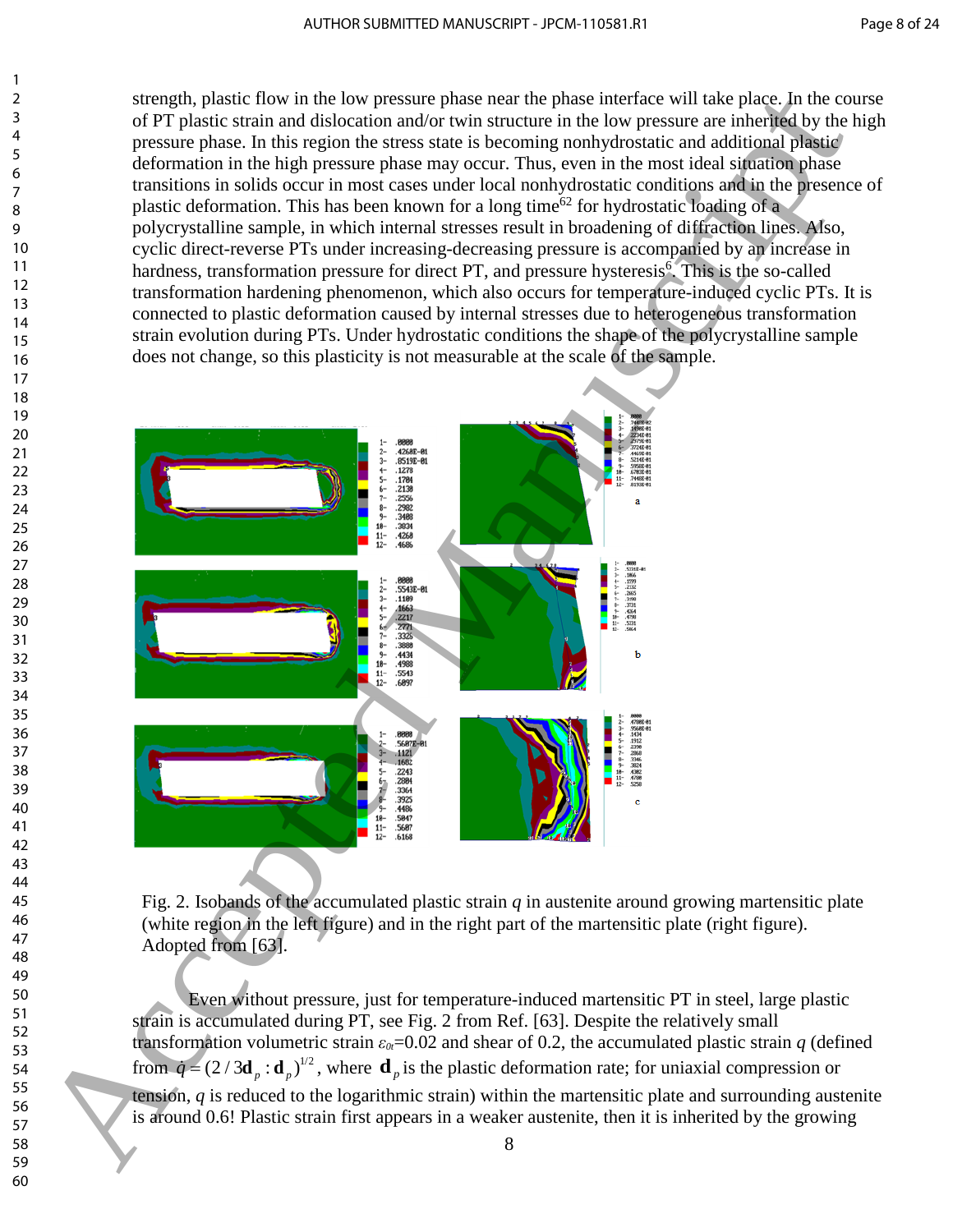martensitic plate which causes huge internal stresses and additional plastic deformations in both. It is shown in Ref. [63] that the plastic strain arrests martensitic plate growth and is responsible for the plate to lath morphological transition.

Deviation of the actual transformation pressure  $p$  from the phase equilibrium pressure  $p_e$  is caused by the following reasons:

- (a) Nucleation barrier.
- (b) Energy of internal stresses.
- (c) Athermal interface friction (dissipation) caused by Peierls barrier, interaction of a moving interface with stress field of various defects, e.g. point defects (solute and impurity atoms, vacancies), dislocations, grain, subgrain and twin boundaries and precipitates.

Phase transformation progress in elastoplastic material is determined by the thermodynamic PT criterion $59-60,64-66$ 

*X=K,* (1)

where  $X$  is the thermodynamic driving force for PT and  $K$  is the athermal threshold. The general expression for *X* in Ref. [59-60,64-66] is quite sophisticated and requires knowledge of plastic strain and internal stress evolution during each transformation increment. Also, *X* depends on the geometry of the evolving microstructure. For phase transformation in elastic materials *X* is equal to the difference between the Gibbs energy of the initial and final states, and the actual geometry and the internal structure of the transformed regions (when interface dissipation is neglected) is determined by the principle of minimum of the Gibbs energy, or  $X \rightarrow max$ . When plastic and interface dissipations are included the principle of minimum of the Gibbs energy is not applicable. With the help of the postulate of realizability the following extremum principle, *X-K*→*max* , for each transformation increment is justified in [59,64-66]. Examples of application of this approach for the description of temperature- and stress-induced PTs can be found in Refs. [9,51,59-60,64-66] and in the application to pressure-induced  $PT$  in a DAC, in Refs. [24,25]. However, to extract experimental information and develop simplified models of pressure-induced PTs, which can be used for simulation of a *pressure-induced* PT, one can transform PT criterion *X=K* to a simplified expression for transformation pressure is the finite trained interesting interesting and the same and although plastic deterministic particle into the same and although interesting into the same of the same of the same of the same of the same of the same of th

$$
p_t = p_e + b(c)\sigma_y(c,q) \pm a(c)\sigma_y(c,q) \quad \text{or} \quad p_t = p_e + b_H(c)H(c,q) \pm a_H(c)H(c,q), \quad (2)
$$

where the signs  $\pm$  is for direct and reverse PTs, *c* is the concentration of the high pressure phase; *a*, *b* and  $a_H$ ,  $b_H$  are factors to be determined from experiment, and  $\sigma$ <sub>y</sub> and *H* are the yield strength and hardness of the two-phase mixture of low- and high-pressure phases. Eq.(2) can be obtained from Eq.(1) by specifying the expression for *X* and *K* and dividing by volumetric transformation strain  $\varepsilon_{0t}$ . Since the yield strength and hardness are proportional to each other, both Eqs.(2) are equivalent. The first term on the top of the phase equilibrium pressure  $p_e$  is the back pressure due to energy of internal stresses caused by volumetric transformation strain *ε0*, which is the same for direct and reverse PTs and, consequently, does not contribute to the pressure hysteresis. Proportionality of the back pressure to the yield strength is accepted because the contributions to *X* due to internal stresses, when they cause plastic flow, are proportional to  $\sigma_y$  [58-61]. The last term in Eq.(2) is  $K/\varepsilon_{0t}$ . There are several hints that make Eq.(2) a good starting point for the description of pressure-induced PTs. In Ref. [6], pressure hysteresis (i.e., difference between initiation pressure for the direct and reverse PT) for a number of materials (RbCl, KCl, KBr, CdS, CdSe, Ce, InSb, Bi) for different degrees of

9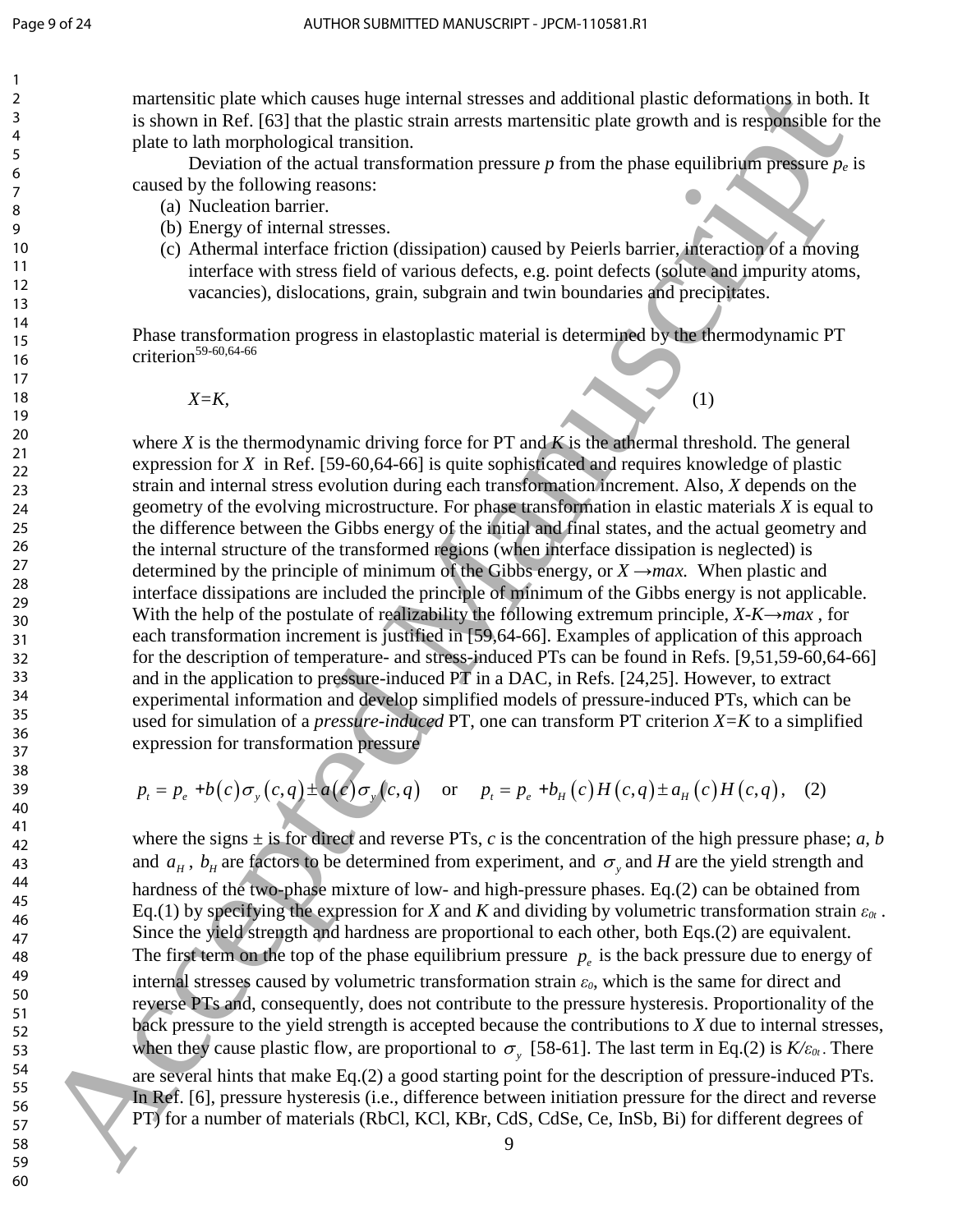preliminary plastic deformation, was found to be proportional to the hardness of the low pressure phase after deformation. According to Eq.(2), pressure hysteresis (defined as the difference in the pressure for initiation of the direct PT and pressure for initiation of the reverse PT after completing the direct PT) is

$$
h = a(0)\sigma_{y}(0,q) + a(1)\sigma_{y}(1,q+\Delta q) = \sigma_{y}(0,q)[a(0) + a(1)\sigma_{y}(1,q+\Delta q)/\sigma_{y}(0,q)],
$$

where ∆*q* is the increment of plastic strain after complete direct PT. If the term in square parenthesis is weakly dependent on plastic strain *q*, then  $h \sim \sigma_y(0, q)$ , in correspondence with experimental data in Ref. [6]. Independently, one of the often used assumptions is that the phase equilibrium pressure is a semisum of the pressure of initiation of the direct and reverse PTs. In this case,

$$
a(0)\sigma_y(0,q) = a(1)\sigma_y(1,q+\Delta q) \text{ and } h = 2a(0)\sigma_y(0,q) - \sigma_y(0,q).
$$

Based on the above experiments and some analytical solutions it was suggested in Ref. [59,64] that the athermal threshold *K* is proportional to  $\sigma_y(q)$ . This seems reasonable because the threshold *K* characterizes an interaction between a moving interface and the material's microstructure and the yield strength characterizes the resistance to the motion of dislocations through the same microstructure (obstacles). Proportionality between *K* and  $\sigma_y(q)$  is also proved for temperatureinduced martensitic PT in steels<sup>67</sup> and utilized in simulations in Ref. [63].

 Eq.(2) explains in a simple way the main reason for the significant scatter in PT pressure vs. concentration (or just for initiation and completing of PTs). Pressure-concentration curve depends on the yield strength and plastic strain, which were not characterized. Initial samples could be produced by different methods (rolling, extrusion, or others) and have different values of the yield strength, which characterizes microstructure. Depending on the value of strain, the yield strength may change by a factor of 1.5 to 5 for different materials<sup>34</sup>. At large strains ( $q > 0.4$  for rocks and *q>1* for metals), according to the regularity revealed in Ref. [34],  $\sigma_{v}$ , *H*, and, consequently, *K* are becoming strain and strain-history independent. In this case transformation pressure is a function of *c* only. Thus, two steps could be made in order to achieve consistent characterization of pressureinduced PTs under external hydrostatic pressure: planting places deformation, was function to the proposition to the basis of the basis of the contents of the three spaces of the state of the state of the state of the state of the state of the state of the state of the

- (a) Perform pressure-induced characterization after large plastic deformation of a sample and achieve maximum yield strength (hardness),
- (b) Perform pressure-induced characterization after annealing and different degrees of

preliminary plastic deformation of a sample and measuring hardness (or yield strength). This would be the first quantitative characterization and description of pressure-induced PTs, which has accuracy comparable to the accuracy of the phenomenological flow theory plasticity [36] and theory for thermally-induced PTs [67].

We cannot a priori exclude that even in the maximum hardened state there is a possibility that  $p(c)$  curves for direct and reverse transformation may depend on the mode of preliminary plastic deformation (compression, shear, or any their combinations). Before reaching the maximum hardened state the chances that the mode of preliminary plastic straining makes a difference are higher. Also, texture and internal stresses due to possibly heterogeneous preliminary plastic deformation may play an important role and lead to scatter in the  $p_r(c)$  or  $p_r(c, q)$  relationship.

In the next approximations a more sophisticated micromechanically-based theory can be developed, like those in plasticity and PT in shape memory alloys. They are based on the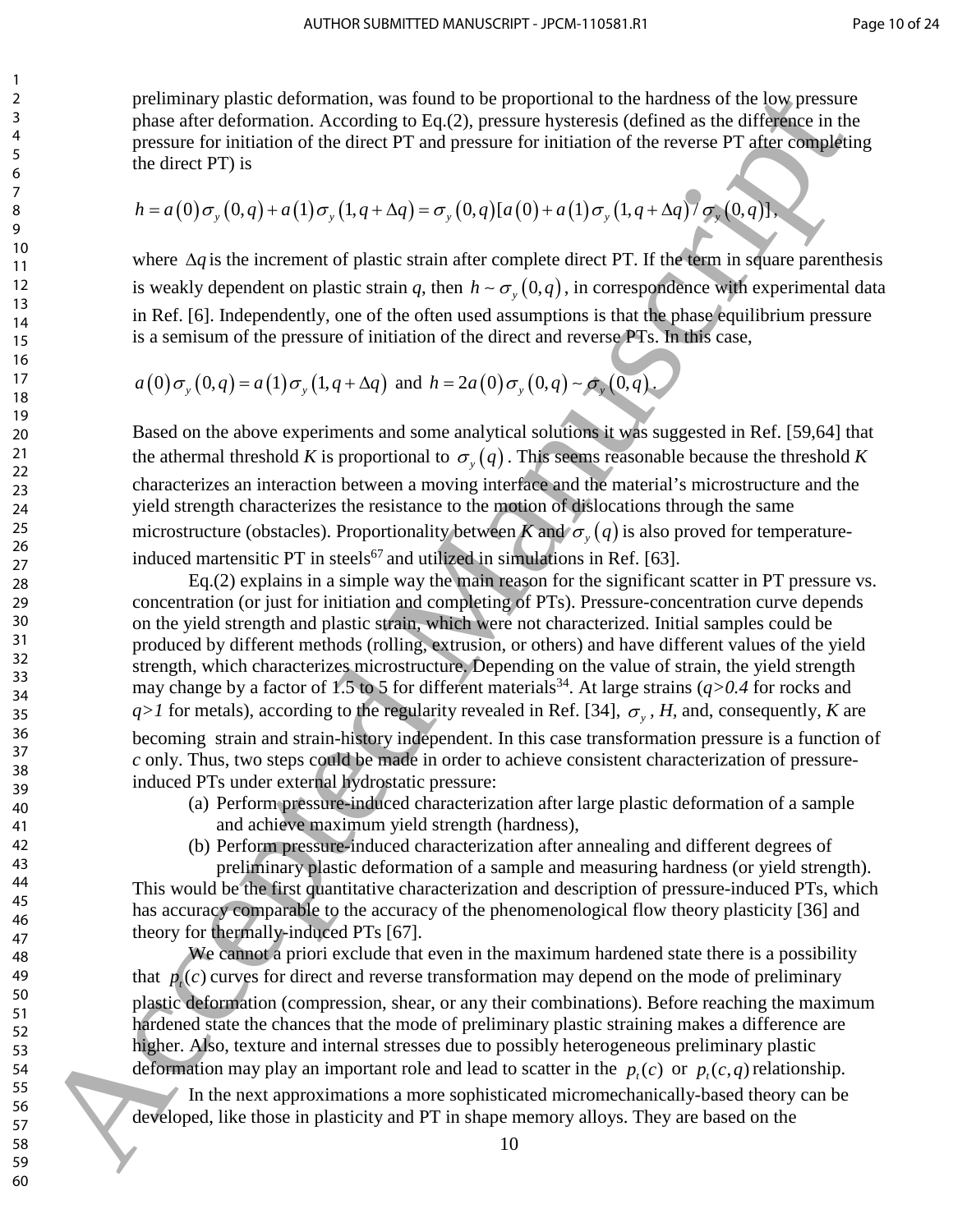consideration of a polycrystalline sample consisting of multiple single crystals and the consideration of transformation strain tensors for each crystallographically equivalent variant. This could be simplified analytical models or detailed finite element or spectral method modeling of each of the single crystal within polycrystalline sample. Such simulations can be compared with much more detailed experiments [68-81], in which elastic strain tensor in each individual grain is measured, and orientation of each individual grain. Currently, such measurements are mostly utilized for studying plasticity under high pressure, but there are first works on studying PTs [70,80,82].

*5.2. Stress-induced phase transformations under high pressure*  In the first approximation, Eq. (2) can be generalized in the following form

$$
-(p_t - b(c)\sigma_y(c,q))\varepsilon_{0t} + (S - A(c)\sigma_y(c,q)e_t) : e_t = -p_e \varepsilon_{0t} + a(c)\sigma_y(c,q)\varepsilon_{0t} \quad (3)
$$
  
or  

$$
p_t = p_e + b(c)\sigma_y(c,q) \pm a(c)\sigma_y(c,q) + (S - A(c)\sigma_y(c,q)e_t) : e_t \neq e_0, \quad (4)
$$

where  $S: e_t = S_{ij}e_{ij}^t$  is the work of deviatoric stress tensor  $S = \{S_{ij}\}\$ along the deviatoric transformation strain tensor  $e_i = \{e_{ij}^t\}$ , and  $A(c)\sigma_y(c,q)e_i$  is the deviatoric back stress due to internal stresses, which is similar to the back pressure assumed to be proportional to  $\sigma_y(c, q)$ . While for simplicity we assume proportionality of the deviatoric back stress to  $e_i$ , more complex evolution equations are possible, similar to the plasticity [34-36] theory and shape memory alloys [40-45]. We also assumed for simplicity that the direction *n = S/ | S |* of the stress deviator in the stress space does not change during PT. Without work of the deviatoric stresses Eq.(3) is equivalent to Eq.(2). The left-hand side of Eq. (3) is the transformation work of stresses minus back stresses. The contribution due to deviatoric stresses and transformation strain in Eq. (4) is always positive for



Fig. 3. Phase equilibrium (left) and transformation (right) lines in the deviatoric stress  $S_i$  plane .  $S_i$  axes are projections of  $\sigma_i$  axes into deviatoric plane. Deviatoric transformation strain vectors  $e_{ti}$  for each of the crystallographically equivalent variants Mi are directed along the *Si* axes. Cubic-tetragonal equilibrium lines are orthogonal to vectors  $e_{ti}$  and form a triangle. Within the triangle austenitic cubic phase A is stable, outside of it the tetragonal martensitic variants  $M_i$  are stable. The boundary between variants  $M_i - M_j$  is orthogonal to  $e_{ti} - e_{ti}$  and coincides with  $S_k$ . Transformation lines are obtained by splitting each of equilibrium lines into two parallel lines, which leads to complex hysteretic behavior. Reproduced from [83].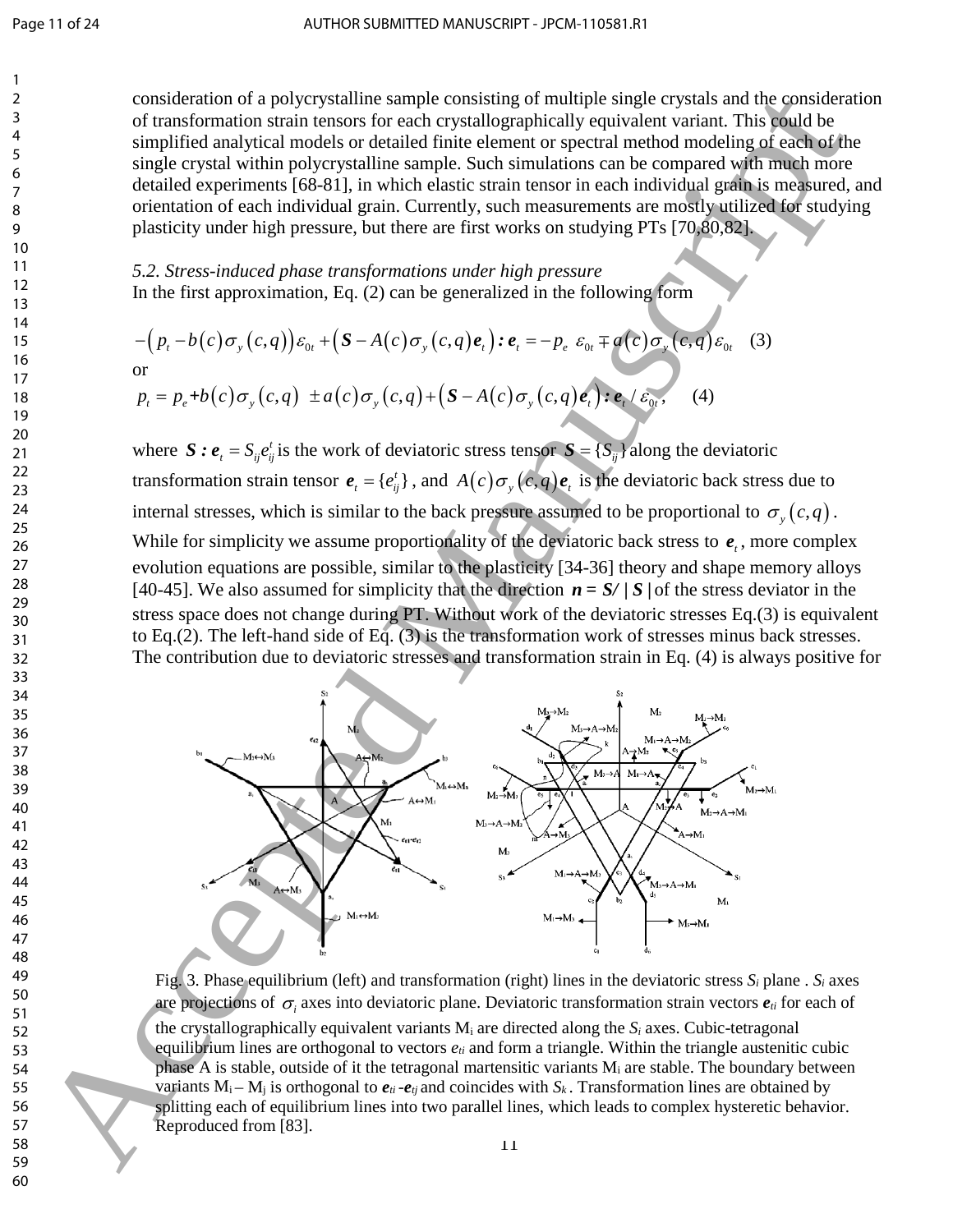direct PT and often positive for the reverse PT. Since  $\varepsilon_{0t}$  is negative for pressure-induced PTs, deviatoric stresses reduce transformation pressure for the direct PT and often for the reverse PTs. Geometrically, conditions of phase equilibrium and transformations for a single crystal can be presented in the six-dimensional space of the components of the stress tensor, similar to the yield surface in plasticity theory. For example, for cubic to tetragonal PT, which has  $3\text{-}$ crystallographically equivalent variants, these conditions can be presented in the three-dimensional space of normal stresses  $\sigma_i$  orthogonal to the cubic (and tetragonal) faces. For each fixed pressure, phase equilibrium and transformations conditions can be presented in the deviatoric stress  $S_i$  plane (see Fig. 3), which is equally inclined to all three axes  $\sigma_i$  and orthogonal to the hydrostatic line  $\sigma_1 = \sigma_2 = \sigma_3$ . Transformation strains for any variant can be determined based on lattice parameters of low and high pressure phases. For all other variants the components of the transformation strain can be easily obtained by symmetry operations. Thus, to use Eq. (4), one should measure deviatoric stresses in addition to the measurements for pressure-induced PT. Recently [84-85], molecular dynamics simulations for cubic to tetragonal PT Si I↔Si II have determined the PT conditions in 3D stress space of stresses  $\sigma_i$  normal to the cubic phases (Fig. 4). In agreement with the prediction of the phase field approach [86], PT conditions are linear in  $\sigma$  and independent of shear stresses. dense 191 and other passing for the energy of the singular presenct infegre services of the control of the singular form and the singular form and the singular form and the singular control of the singular control of the

Eq.(4) can also be applied for each specific variant,

$$
p_t = p_e + b(c_i)\sigma_y(c_i, q) \pm a(c_i)\sigma_y(c_i, q) + (S - A(c_i)\sigma_y(c_i, q)e_i) \cdot e_i / \varepsilon_{0t}, \qquad (5)
$$

where  $e_{ii}$  and  $c_i$  is the transformation strain and concentration for  $i^{th}$  variant. Since all variants are equivalent, functions *a* and  $\sigma$ , should be the same for any variant and in the first approximation should depend on the total concentration  $c = c_1+c_2+c_3+...$  . The total deviatoric transformation strain is determined by the mixture rule  $e_t = c_1 e_{t1} + c_2 e_{t2} + c_3 e_{t3} + ...$  This is a more detailed description than in terms of the total concentration of the high pressure phase. Also, there is no need to assume for such a description that the direction  $n = S / S / S$  is unchanged during PT.



Fig. 4. Confirmation of the phase transformation (lattice instability) criterion obtained with the phase field approach in [86] for Si I→Si II PT. (A) Plane in stress space  $\sigma_i$  corresponding to the PT criterion and corresponding instability points from the molecular dynamics simulations. (B) The same plot as in (A) but rotated until theoretical plane is visible as a line, to demonstrate how close the simulation points and the theoretical plane are. Adopted from [85].

For a polycrystalline sample or when each  $c_i$  cannot be determined,  $e_i$  depends on deviatoric stress *S* . For micromechanical models of single and polycrystals it can be assumed or derived that for the unchanged direction *n* one has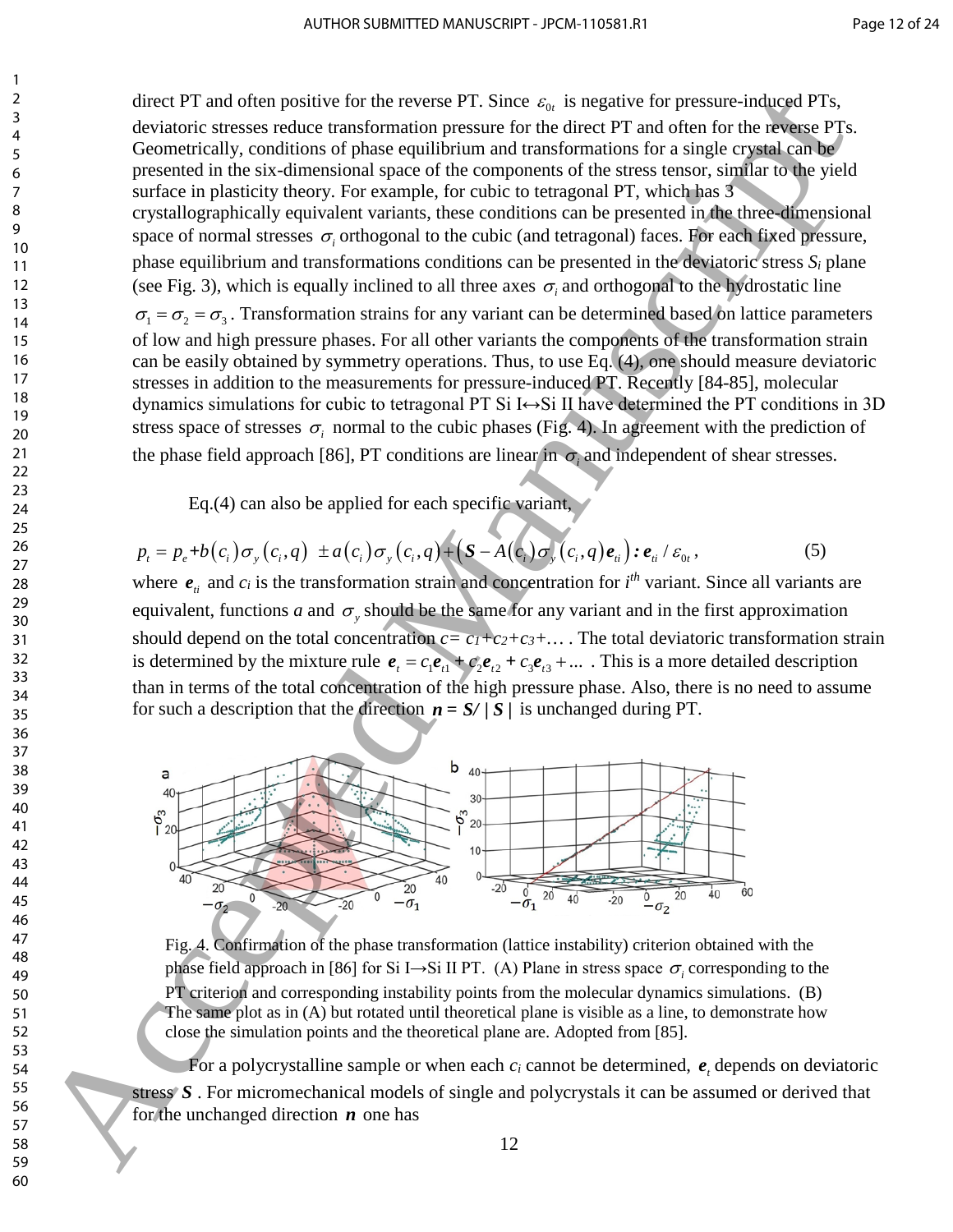$$
e_{i} = \lambda S \tag{6}
$$

where  $\lambda$  is a scalar, which is determined either theoretically or experimentally [37,49]. Scalar  $\lambda$  may depend on concentration *c* and also on the stress mode, because in some cases the magnitude of the transformation strain is different for tension, compression and torsion [52-53]. With the help of Eq.  $(6)$ , Eq. $(4)$  transforms to

$$
p_{t} = p_{e} + b(c)\sigma_{y}(c,q) \pm a(c)\sigma_{y}(c,q) + \lambda S \cdot S(l - \lambda A(c)\sigma_{y}(c,q))/\varepsilon_{0t} \tag{7}
$$

where  $S: S = 2/3\sigma_i > 0$ ,  $\sigma_i > 0$  is the equivalent von Mises stress, which is often used in plasticity theory (in particular,  $\sigma_i = \sigma_y$  for von Mises plasticity condition). Eq.(7) corresponds to two coaxial circles in the deviatoric stress plane. Since for direct PT  $\lambda > 0$ ,  $\lambda A(c)\sigma_y(c,q) < 1$  (magnitude of stress is greater than the magnitude of the back stress), and  $\varepsilon_{0t} < 0$ , it is clear that deviatoric stresses reduce PT pressure. If the second and third terms in Eq.(5) are the same as for loading under hydrostatic conditions, then all parameters (excluding *λ*) can be determined in hydrostatic experiment and then used for nonhydrostatic conditions. Parameter *λ*(*c*) can be found from one experiment with specific  $p(c)$  and  $S(c)$  measured experimentally and substituted in Eq.(6). Then Eqs.(6) and (7) can be used for any other loading conditions. To measure  $e_i$  directly, one has to measure change of shape of a sample under pressure which will be discussed in Section 5.3.  $\epsilon = 4.5$ , (6)<br>  $\epsilon = 4.5$ , (6)<br>  $\epsilon = 4.5$ ,  $\epsilon = 4.5$ ,  $\epsilon = 4.5$ ,  $\epsilon = 4.5$ ,  $\epsilon = 4.5$ ,  $\epsilon = 4.5$ ,  $\epsilon = 4.5$ ,  $\epsilon = 4.5$ ,  $\epsilon = 4.5$ ,  $\epsilon = 4.5$ ,  $\epsilon = 4.5$ ,  $\epsilon = 4.5$ ,  $\epsilon = 4.5$ ,  $\epsilon = 4.5$ ,  $\epsilon = 4.5$ ,  $\epsilon = 4.5$ ,  $\epsilon = 4.5$ ,  $\$ 

The key difference between characterization of PTs under hydrostatic and nonhydrostatic conditions is that under nonhydrostatic conditions the stress-strain state is usually quite heterogeneous in the sample. Thus, nonhomogeneous fields should be measured, calculated, and fitted to each other in order to extract all parameters in the constitutive equations and characterize a PT. The main problem here is that usually high pressure is produced in the course of plastic compression of the sample and gasket. Even with transmitting media, if it supports the nonhydrostatic stresses it may produce plastic strain in a sample as well. Even when external deviatoric stresses are much below the yield strength the total (external and internal) stresses can meet the yield criterion, and cause TRIP.

Thus, it is very difficult to produce stress-induced PTs and to separate them from the straininduced PTs in high pressure experiments. Because of this we will focus on more widespread straininduced PTs.

### *5.3. Strain-induced phase transformations under high pressure*

In this case the contribution to the driving force for PT due to defects (stress concentrations) generated during plastic flow, which serve as nucleation sites, should be taken into account. This was done in Refs. [9-10] in terms of a coarse-grained microscale model based on barrierless nucleation on defects (e.g., dislocation pileups) generated during plastic flow and resulted in a strain-controlled kinetic equation:

$$
\frac{dC}{dq} = k \frac{(1-c)\overline{p}_d H(\overline{p}_d) \frac{\sigma_{y2}}{\sigma_{y1}} - c\overline{p}_r H(\overline{p}_r)}{c + (1-c)\sigma_{y2}/\sigma_{y1}}; \qquad \overline{p}_d = \frac{p - p_{\varepsilon}^d}{p_h^d - p_{\varepsilon}^d}; \qquad \overline{p}_r = \frac{p - p_{\varepsilon}^r}{p_h^r - p_{\varepsilon}^r}.
$$
\n(8)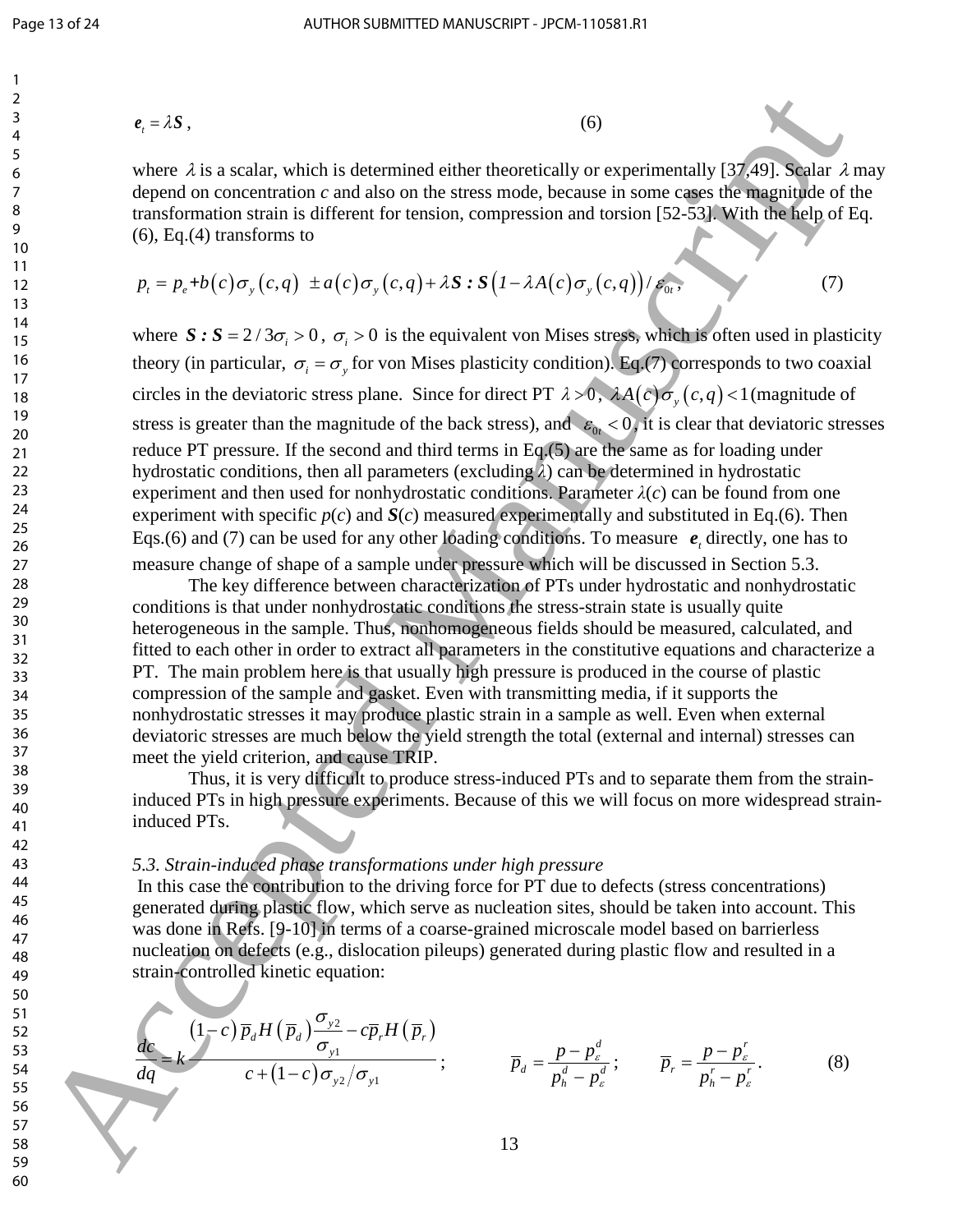Here  $p_{\varepsilon}^d$  is the minimum pressure below which direct strain-induced PT to high pressure phase does not take place;  $p_k^r$  is the maximum pressure above which reverse strain-induced PT to low pressure phase cannot occur;  $\bar{p}_d$  and  $\bar{p}_r$  are dimensionless characteristic pressures, which are used for direct and reverse PTs;  $p_h^d$  and  $p_h^r$  are the pressures at which direct and reverse PTs occur under hydrostatic loading, respectively; they may be a function of *c* and *q* (see Eq. (2));  $\sigma_{y1}$  and  $\sigma_{y2}$  are the yield strength of the low and high pressure phases; *k* is a scaling parameter, and *H* is the Heaviside step function. There are more general versions of Eq. (8) [9-10]. However, it also operates with pressure and volumetric transformation strain only and should be generalized for the full stress and transformation strain tensors.

Note that (a) nucleation is barrierless and does not require thermal fluctuations, and (b) stress concentration near the tip of the defect sharply reduces away from the defect, the nucleus reaches thermodynamic equilibrium and does not grow further. Thus, time is not a parameter and accumulated plastic strain *q* is a time-like parameter. Since defects generate stresses of opposite signs in the different regions they promote both direct and reverse PTs. That is why Eq.(8) takes into account contributions due to both direct and reverse PTs. Also, in a two-phase mixture plastic strain is localized in the phase with the smaller yield strength; this is the reason for the appearance of the ratio of the yield strengths of phases in Eq. (8).

Eq. (8) combined with macroscopic equations for coupled large elastoplastic deformations and PTs has been utilized in analytical [9-10] and finite element studies of strain-induced PTs in ordinary [15,18,19,87,88] and rotational DAC [16,23,26]. Various experimental phenomena have been reproduced and interpreted. However, material parameters in Eq.(8) were not determined for any material, because of a lack of corresponding experimental data. Usually, the pressure distribution along the contact surface between sample and diamond is measured [6,11,17,89-95], which in combination with a measurement of the sample thickness under the load allows one to determine the pressure dependence of the yield strength in shear [34,91,93,95] and distribution of the shear stresses at the contact surface. The elastic strain tensor was measured in some selected spots of a sample using axial or radial XRD [70,72,74,82,90,96-103]. When elastic single crystal moduli at high pressure were known and with the help of an assumption connecting single and polycrystalline elastic properties, the differential stress was determined, i.e., the difference between axial and radial principle stress. If plastic flow occurs, then this stress is equal to the yield strength in compression under a given pressure. Alternatively, deviatoric stress is evaluated utilizing width of x-ray peaks [104,105]. However, we are not aware of publications that present experimentallydetermined deviatoric stress *distribution* in DAC. Concentration of high pressure phase averaged along the thickness of a sample has been measured for several distances from the center of a sample in Ref. [17]. In principle there are currently methods that allow one to measure the distribution of elastic lattice strain that may be converted into distribution of stresses [70,72,74]. However, the main problem is that a *distribution* of *plastic strain was not directly measured*. That is why it was impossible to extract information for calibrating kinetic Eq.  $(8)$ . Note that the recent development<sup>106</sup> of high-resolution transmission X-ray microscopy has enabled 3D tomography and measurement of the shape and volume of the sample loaded in a liquid transmitting medium in DAC with 30-nm spatial resolution. Such a technique has been used for studying the deformation of metallic glasses under hydrostatic pressure.<sup>107,108</sup> This opens perspectives to measuring the total strain tensor of an entire sample or particles embedded in a sample and, after accounting for the elastic strain tensor, determining plastic strain. Distribution of the displacement of ruby particles placed at the contact surface between the anvil and the sample was measured in Ref. [109,110]. For measurement of the thickness of the sample under load, the method based on the electric capacity sensor can be used.<sup>111</sup> 34.<br>
Here  $\rho_s^2$  is the maintain pressure blow which trees entails above the timb ( $\rho_s^2$ ) and the system phase<br>
not take place  $\rho_s^2$  is the maximum pressure above which trees or anti-above 20 T to branche can<br>
place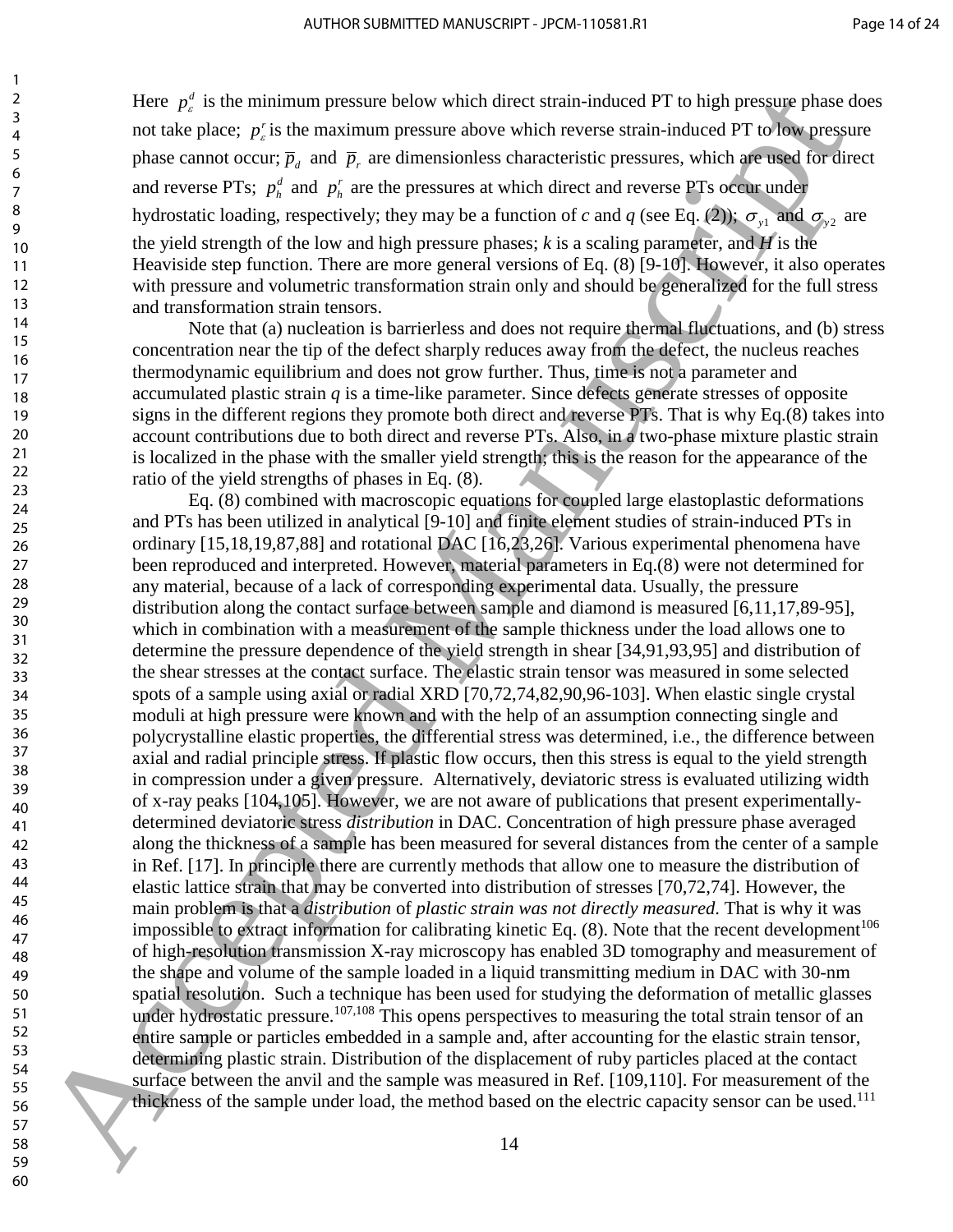The method of x-ray laminography was utilized for reconstruction of a sample geometry in  $DAC^{112}$ and measurement of the displacement distribution of the Pt strain marker representing the plane passing through the symmetry axes of a sample in rotational DAC.<sup>113</sup>

Information about the distribution of displacements obtained by the aforementioned methods, along with measured pressure distribution, can be utilized for comparison with FEM simulations. However, the problem is that the friction conditions at the contact surface are not welldefined and they may affect both simulations and experiments. This problem should be studied separately. Alternatively, one can place metallic non-transforming particles with known elastic properties under high pressure and use XRD to measure both elastic strain and positions (displacements) of particles. An advantage of x-ray measurements is that these particles can be placed in some middle plane of a sample by dividing a cylindrical sample into two cylinders of smaller height and placing these parts one above another. Double information could be obtained if displacements of both particles at the sample-diamond boundary and inside of the sample will be determined simultaneously or consecutively. One of the possibilities is to place metallic particles at the symmetry plane of a sample and focus an x-ray beam at this plane, both on particles and sample material without particles. Shear stresses and strains at the symmetry plane are zero, so only principle stresses and strains are present which simplifies the processing of experimental data and comparison with computations. Also, since the x-ray spot will average measurements from both sides of the symmetry plane, this will be equivalent to the reduction of the spot size by a factor of two from the point of view of the heterogeneity of fields along the thickness. This is especially important for very high pressures and a thin sample. Another possibility is to place metallic particles very close to the sample-diamond boundary. This (along with displacements of the ruby particles at the sample-diamond boundary) will allow one to determine the total strain distribution in a thin contact layer of a sample. The stress state in this layer is a superposition of hydrostatic (mean) pressure (i.e., all normal stress components are equal) and maximum shear stress, which is similar to the stress state at the sample-diamond boundary in rotational DAC. A comparison of transformation behavior at two different stress modes (states) is important due to the following reasons. First, stress mode may affect the PT kinetics, which is the case for some TRIP steels [50,52-53]. This should be included in Eq.(6) and quantified. Second, if the effect of stress mode is negligible, this significantly simplifies the theory and experimental determination of transformation kinetics. 24<br>
The method of strength was unit for forest<br>and an example y small and strength was strength was strength was strength was the method of the strength manuscript (in the method of the strength manuscript (in the strengt

Results of simulations, even with model material parameters, give hints about possible approaches to extract strain-controlled PT kinetics from the experiment. Thus, if the high pressure phase is significantly weaker than the low pressure phase, it is currently almost impossible to extract strain-controlled PT kinetics from the experiment, because PT leads to strain-softening and multiple instabilities in the form of shear and transformation bands [15,16,18,19,23,26]. During plastic compression of materials without a gasket and with a large pressure gradient there are some steps at pressure distribution with almost constant pressure, which are usually located at the boundary between low and high pressure phases. It was found in simulations that for materials with stronger high pressure phases these steps correspond to pressure between  $p_{\varepsilon}^d$  and  $p_{\varepsilon}^r$  values [15,16,18,19,23], which allows one to determine these parameters in the first approximation. Also, pressure at some steps is the same for compression and torsion for fullerene [11], which confirms the idea that there is no basic difference in strain-induced kinetics for processes in DAC and rotational DAC. At the same time, similar steps for a weaker high pressure phase do not have any specific importance for determining PT kinetics [15,16,18,19,23].

 One of the most important results in Ref. [18] consists of the suggested method to extract full kinetic information (including plastic strain) from experiments for a stronger high-pressure phase for a sample within a gasket. Since all calculated fields (including plastic strain) are quite homogeneous at the center of the sample (Fig. 5), stresses and concentration of the high pressure phase can be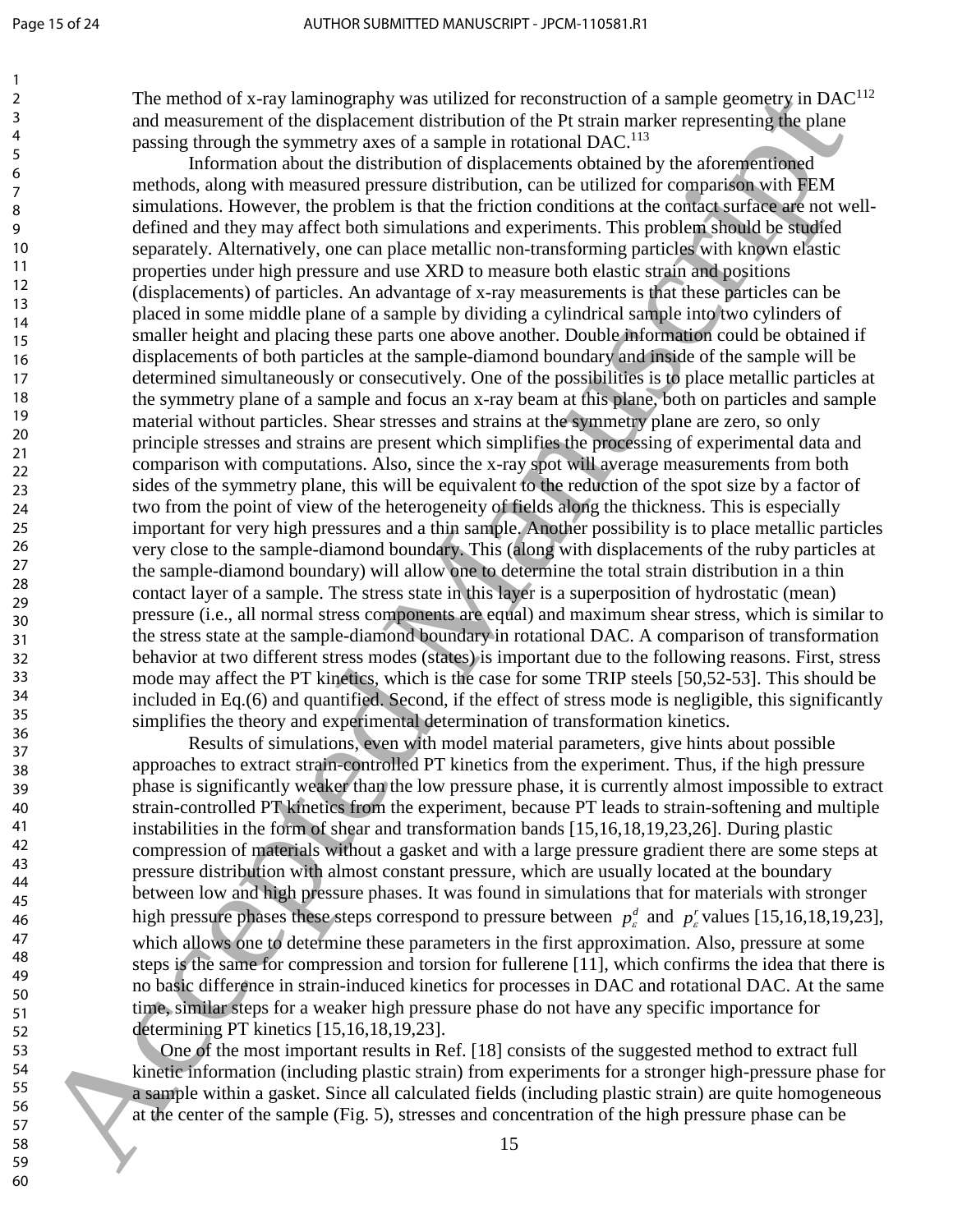easily measured and plastic strain can be calculated based on changes in sample thickness under the load.



Fig. 5. Distributions of (a) concentration of high-pressure phase *c*, (b) accumulated plastic strain *q*, and (c) dimensionless pressure *p*, in the half of a sample within a gasket (not shown) for increasing applied force. All parameters are distributed relatively homogeneously at the center of the sample. Reproduced from Ref. [18].

 In general, to simplify the determination of kinetic information, it is desirable to preliminarily heavily deform the sample plastically at normal pressure to reach a state of maximum hardening. Then the effect of plastic strain on the yield strength of the phases will be excluded, which significantly simplifies both model and comparison with experiments. As a first step one can determine pressure dependence of the yield strength for pure low pressure and high pressure phases by compressing the sample without or with a gasket with significant reduction in thickness, measuring the pressure gradient and sample thickness, and comparing results with simulations [34,91,93,95]. With known elastic properties of phases, the distribution of all components of the stress tensor can be calculated and compared with distributions obtained by an XRD measurement of elastic strain [34,70,72,74,82,96-103]. Making these two distributions consistent is not a trivial task, the solution of which would eliminate or at least minimize indeterminacies in Refs. [34,70,72,74,82,96-103]. Bead of the stress can be calculated boned on change in sample linkages under<br>
Bead of the stress of the stress of the stress of the stress of the stress of the stress of the stress of the stress of the stress of the stre

A comparison of measured and calculated displacement fields will allow one to verify or improve the model of plastic flow at high pressure. Actually, finite element modeling of plastic flow in DAC offers quite good correspondence with experiments [90] in terms of pressure distribution and shape of the sample-anvil boundary up to 300 GPa, see Ref. [114,115]. Then focus should be on PTs with a measuring field of concentration of high pressure phases by relative intensities of X-ray peaks. The best way to characterize coupled PTs and plastic flow is to use the sample with a strong gasket that produces conditions of a quasi-homogeneous state in the central part of the sample [17,18]. This will allow one to determine the pressure and concentration dependence of the yield strength of the mixture of low and high pressure phases and strain-controlled kinetics. If one can plastically deform a two phase mixture without PT (e.g., by reducing pressure and then reloading and plastically deforming below  $p_e^d$ ), then plastic properties can be decoupled from the transformation. Then,

considering a coupled PT and plastic flow and evaluating plastic strain based on the measurement of the reduction of sample thickness, one can determine extra plastic strain due to PT. This is so called TRIP, which can be very large in experiments when external stresses satisfy the plasticity condition, as it was shown in Ref [17]. By varying ratios of height to diameter of a sample and radius of a sample to radius of an anvil, gasket material, and pressure-plastic strain trajectory at each point (which can be varied significantly [18]) one can obtain a broad spectrum of kinetic data for comparison between experiments and simulations.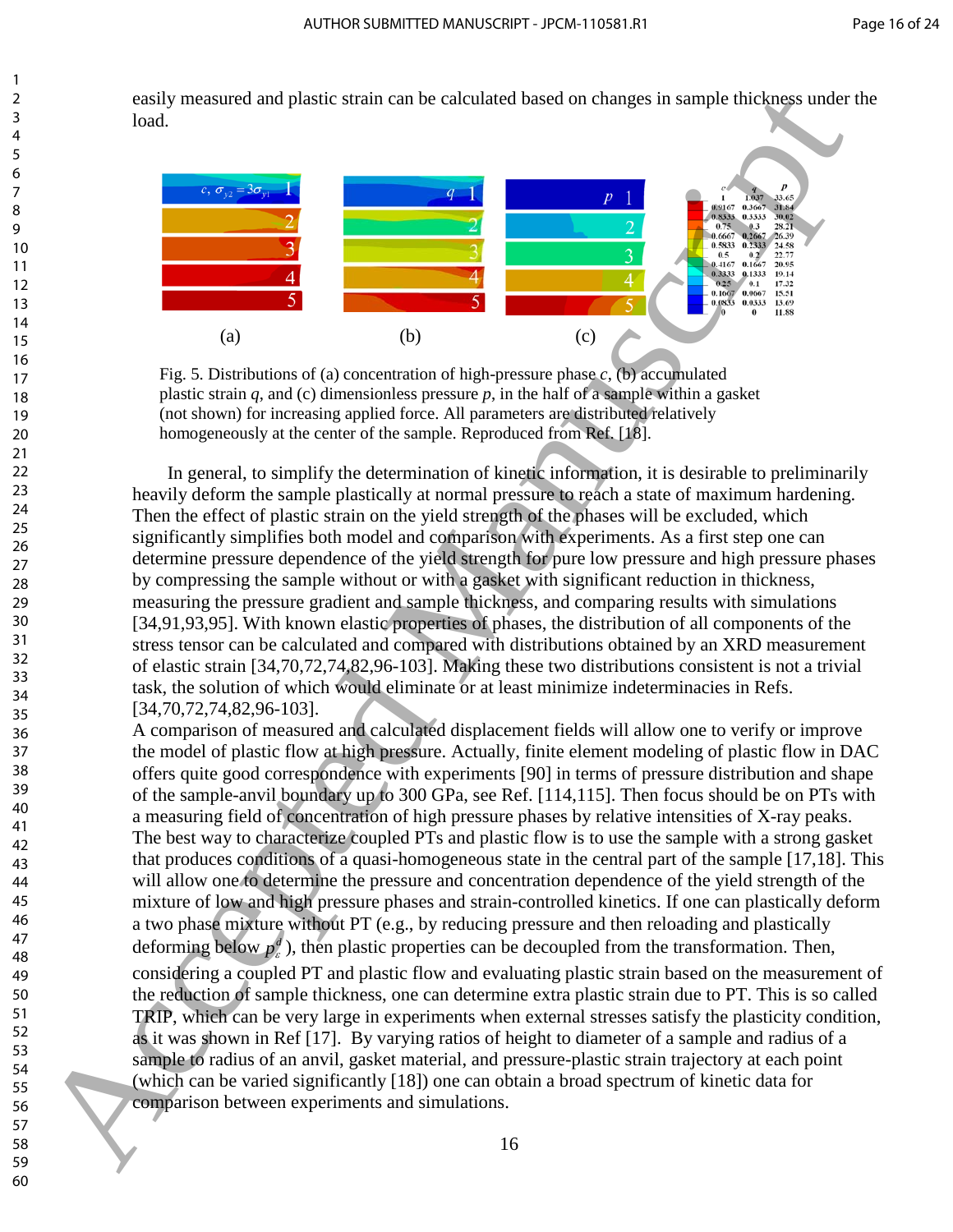After experiments under quasi-homogeneous conditions and characterizing kinetics and plasticity, one can repeat the same combined experiments and simulations for conditions with large pressure gradients and check equations for larger plastic strain and pressure. Some caution, however, should be exercised in the interpretation of experiments. During torsion the thickness of a sample reduces and the high-pressure phase radially flows to the low-pressure region. If it does not transform back, one may have made a wrong conclusion that high pressure phase appeared at pressure significantly lower than in reality [15,16]. Both experimental and computational results should be connected to material rather than to spatial points (Lagrangian description), at least by recalculations.

Note that *q* represents a geometric rather than a physical characteristic of plastic strain. It would be much more convenient and physically sound to substitute it with a physically based measure of plastic strain, which can be measured in situ, e.g., by XRD. As an example, it was found in Ref. [17] for hexagonal BN that the concentration of turbostratic stacking fault, which was measured in situ based on relative broadening of some diffraction peaks, is proportional to the plastic strain, i.e., is a physical measure of plastic strain for layered structures. This, in particular, allowed revealing TRIP, which is proportional to change in concentration of the high pressure phase, and separate TRIP from conventional plasticity, which is proportional to the angle of rotation of an anvil. For metals a similar parameter may be a dislocation density. However, at very large strain these parameters may saturate (similar to saturation of strain hardening).

#### *5.4. Some experimental methods*

Modern methods allow the study of plastic flow and PTs in detail in micrometer-scale volumes [68,69,73] utilizing synchrotron radiation. These methods have been further developed for studying material compressed in DAC using axial or radial XRD [70-72,82,90]. Thus, in Ref. [70] combined plastic flow and PTs between  $\alpha$ ,  $\gamma$ , and  $\epsilon$  phases in polycrystalline iron have been studied under a special pressure-temperature program. Changes in pressure, differential stress, concentration of phases, and texture have been recorded. Some models and codes describing texture formation due to PT [74] and plasticity [116] are utilized to select the most plausible mechanisms describing observed texture.

Three-dimensional X-ray diffraction (3D-XRD) can be used for characterizing the orientation, position, and elastic strain tensor of single grains in a polycrystalline aggregate [68- 69,71-73,98] and dislocation density [71]. Grain position, however, is not well defined in Ref. [72]. 3D-XRD has not been used for studying PTs yet. However, plastic strain is not measured in these experiments, which prevents the determination of kinetic equations. The possibility of utilizing dislocation densities along different slip systems, which was measured in Ref. [71], instead of plastic strain should be explored. Also, heterogeneity of stress and strain distributions within DAC was neglected. To extract kinetic information from these experiments, a more sophisticated micromechanically-based theory should be developed, like those in plasticity and PT in shape memory alloys. They are based on considering a polycrystalline sample consisting of multiple single crystals and considering transformation strain tensors for each crystallographically equivalent variant. This could be simplified using analytical models, self-consistent approaches [108], or detailed finite element or spectral method modeling of each of the single crystals within a polycrystalline sample. However, natural logics of development of each discipline first requires developing the simplest macroscopic models with minimum governing and material parameters, and their calibration with the simplest experiments. This will allow one to determine a distribution of all fields within a sample compressed in DAC. Then for selected small volumes with known macroscale strain and stress tensors history, one can perform more detailed coupled simulations and 24<br>
A correspondent that terms is some contribute and contribute and characterize interior and spectral<br>spectral control and spectral control and spectral control and spectral control and spectral control and spectral con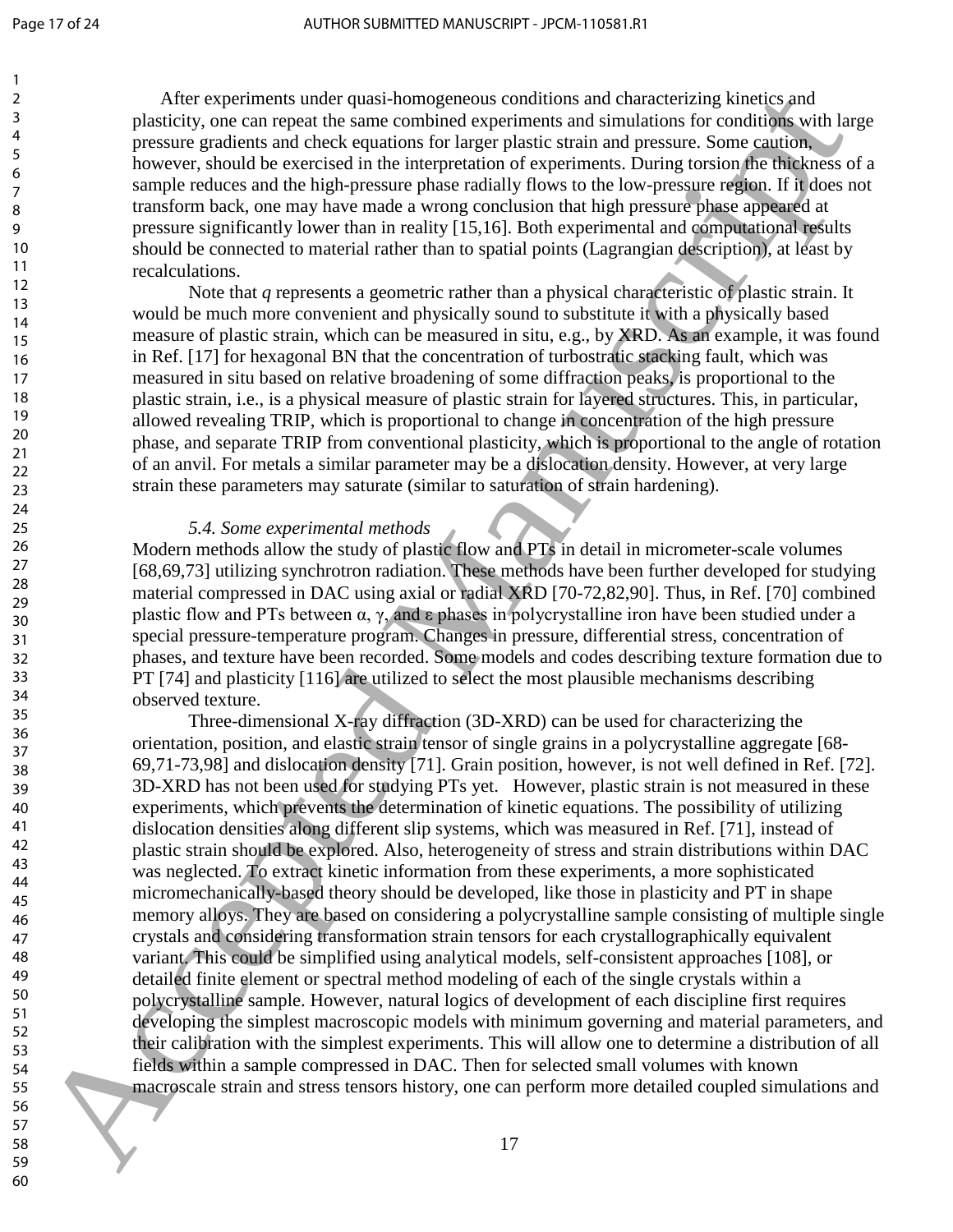3D-XRD studies to calibrate models and study processes at the microscale. In such a way, a multiscale characterization and description can be performed.

Note that an increase in accuracy may completely change basic concepts and way of description. For example, in plasticity theory the engineering yield strength was determined as corresponding to the offset of plastic strain of 0.2%. With such an offset, experimental yield surfaces and their evolution have been determined in 2D stress space, e.g., for tension (compression) and torsion or tension and internal pressure for a tubular sample. There was a hope that reducing the offset of plastic strain significantly by increasing the accuracy of displacement measurement will allow for a more precise evolution of the yield surface during loading. However, with increasing accuracy microplasticity which occurs at local stress concentrators (like grain boundaries and triple junctions, dislocation pile-ups, and others) became measurable. It appeared that microplastic deformation starts at almost zero external stresses and occurs during unloading which compromised the idea of the yield surface. In this case, multiple internal variables describing the microheterogeneous plastic deformation have been introduced, utilizing rheological models or a micromechanical description. Similarly for PT, depending on the accepted offset on the concentration of the high pressure phase, which corresponds to the beginning of PT, different levels of complexity of characterization and description will be required. 30 AND southern the minimal method manufacturing the minimal method manufacturing in the state of the minimal method manufacturing in the minimal method manufacturing in the state of the minimal method manufacturing in th

#### **6. Concluding remarks**

Several important points for the study and characterization of high pressure PTs are made in this paper.

1. It is underlined that there are three different types of high pressure PTs, namely, *pressureinduced*, s*tress-induced, and strain-induced* transformations. Each of these types of PTs requires completely different thermodynamic and kinetic treatments and experimental characterization. In most high pressure literature the difference between these types of PTs is neglected, which is one of the reasons for large scatter in the reported PT pressure. The key point is the interaction between PT and defect (e.g., dislocation) structure, which evolves during the transformation and deformation and which was neglected in high pressure science. Even under hydrostatic external pressure a change in volume and shape during the transformation causes nonhydrostatic stresses and plastic deformation.

2. Usually, plastic-strain induced PTs are studied under compression and torsion in rotational Bridgman anvils or rotational DAC. The main point is that since in major cases pressure growth in traditional DAC occurs during plastic compression of a sample or sample within a gasket, *PTs in DAC include plastic straining and should be treated as strain-induced PTs* as well. There is *no fundamental difference* between strain-induced PTs under plastic compression in *traditional DAC and under pressure and shear in rotational DAC* in terms of mechanism, thermodynamics, and kinetics. The only difference is in the pressure-plastic strain path for each material point of the sample.

3. During elastoplastic compression of a sample and gasket, all fields (stress and plastic strain tensors, concentration of high pressure phase, and others) are extremely heterogeneous and not all of them can be measured. To extract information from experiments these heterogeneous fields should be modeled and compared to experimentally determined fields. In particular, the finite element simulation of the plastic flow without PT in DAC [106,107] offers sufficient correspondence with experiments [90] up to 300 GPa.

4. This leads us to the following definition: *ideal characterization of high pressure PTs should contain complete information, which is required for simulation of the same experiments*.

5. A comparison of the relationship between theory, experiment, and simulation of technological applications for high pressure science, plasticity, stress-induced PTs in shape memory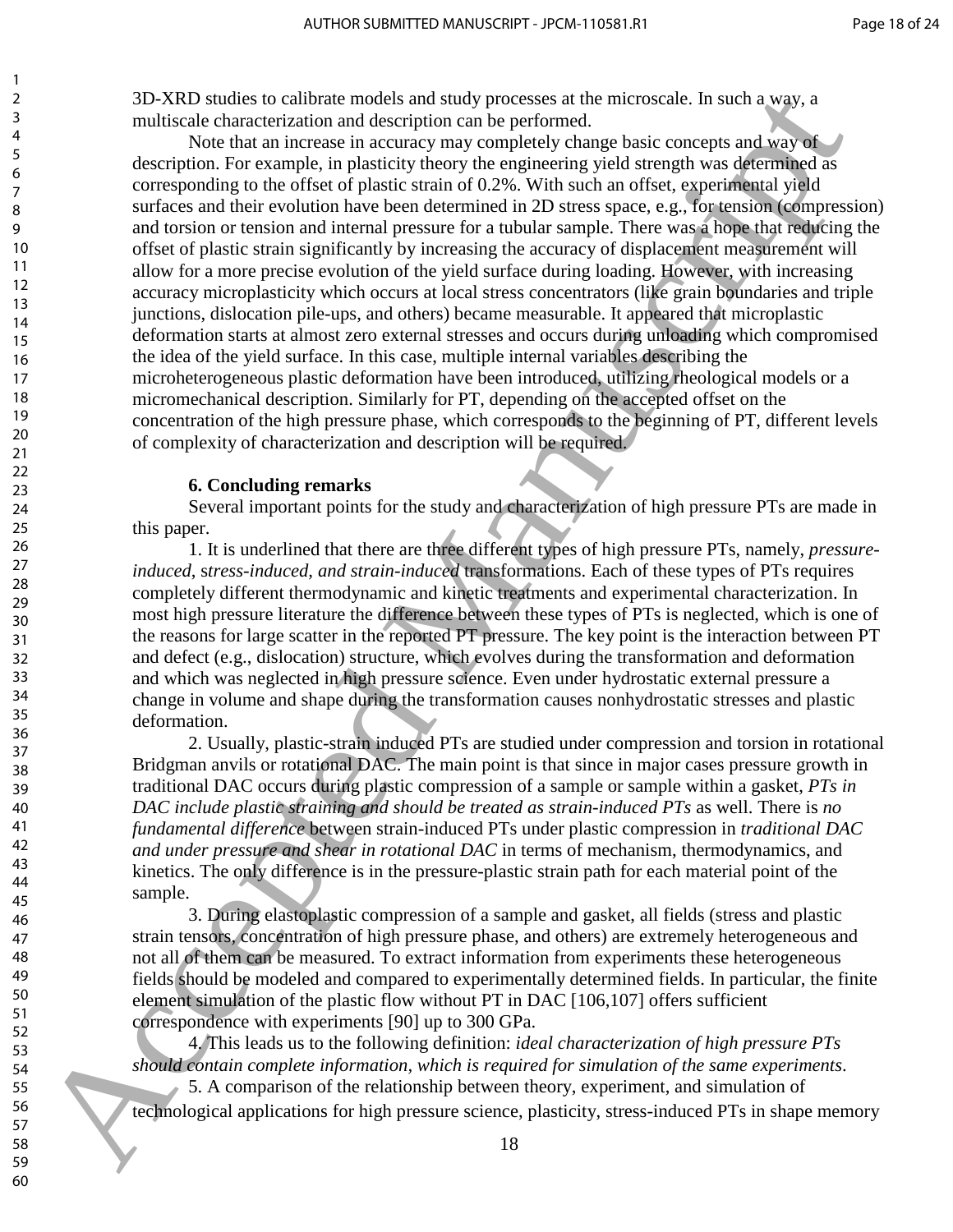alloys, and strain-induced PTs in steels is performed. In all these fields but high pressure science, theoretical continuum description and numerical simulation of heterogeneous fields play a leading role. All equations are formulated for the general 3D case and arbitrary complex stress and plastic strain tensor histories. Models of different degrees of complexity are formulated, calibrated and verified, usually under homogeneous 1D and 2D stress-strain states. While these and much more sophisticated phenomenological models have never been checked under complex 3D loading, they are broadly and successfully applied to simulate and optimize corresponding technological processes.

6. In contrast, high pressure science is experimentally driven. Even for the simplest pressure-induced PTs, there is no continuum theory describing transformation kinetics and hysteresis (metastability). For stress- and strain-induced PTs, there are some hypothetical models, which are not calibrated by experiment because of lack of coupled experimental and simulation efforts.

7. For pressure-induced PTs, deviation of actual transformation pressure from the phase equilibrium for each concentration of high pressure phase *c* is formalized to be proportional to the yield strength (or hardness) of material as a function of plastic strain and concentration *c*. This seems reasonable because the athermal threshold for interface motion *K* characterizes an interaction between a moving interface and the material's microstructure and the yield strength characterizes the motion of dislocations through the same obstacles. Thus, the missing parameter, which promises to eliminate big scatter in pressure for initiation and completing PT and entire PT kinetics, is the accumulated plastic strain and it can be characterized by hardness. If the correlation between plastic strain and width of the x-ray peak is found, then the entire characterization of pressure-induced PTs can be performed in situ. 49 and structure HPs is series by performed, in all these by independent and the state in the state in the state in the state in the state in the state in the state in the state in the state in the state in the state in

8. For stress-induced PTs, two types of characterizations are suggested which both require measurement of deviatoric stresses. For a single crystal, and when it is possible to measure concentration of each crystallographic variant, the contribution of deviatoric stresses to the PT criterion and kinetic equation is completely determined by the measured constant transformation strain of each variant. When the description is in terms of the total concentration of the high pressure phase, then proportionality of deviatoric transformation strain and stresses is utilized and the proportionality factor should be determined from an experiment. A geometric interpretation of phase equilibrium and transformation conditions in the deviatoric stress plane is suggested. However, there is a problem with distinguishing stress-induced PTs and strain-induced PTs, which should be characterized in a completely different way.

9. Strain-induced PTs should be characterized in terms of strain-controlled kinetics. One of the nano- and micromechanically based kinetic equations is suggested for this purpose. It is currently used in finite element simulations but was not calibrated and directly verified against experiments. New experiments in traditional DAC and coupled experimental and computational procedures are suggested for calibrating this model. Some of them are based on a quasihomogeneous stress-strain-concentration state in the middle of a sample within a gasket as predicted by simulations. Others are based on strongly heterogeneous states with a maximum pressure gradient, when shear stress at the sample-diamond surface reaches the yield strength in shear. The main problem is to find a way to determine plastic strain field.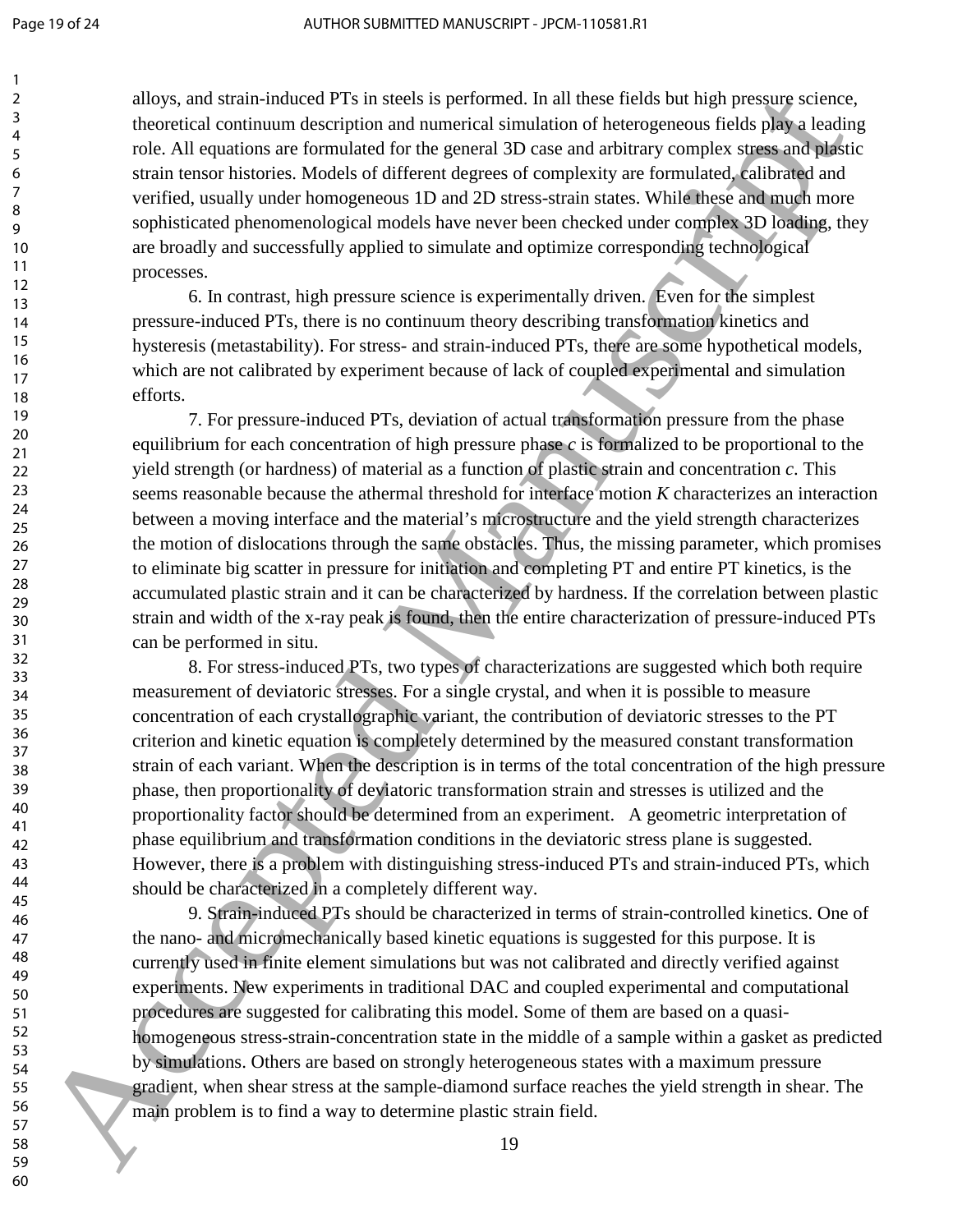10. After these simplest models are calibrated, verified, and used for characterization of all three types of PTs, much more sophisticated multiscale models and corresponding existing experimental techniques can be coupled to develop characterization of PTs at several smaller scales and with more detail.

Thus, recent progress in the classification of high pressure PTs, three-scale continuum theory and simulations, as well as progress in multiscale in-situ characterization of high pressure PTs and defect structure, open the way to qualitatively advance this field to the level similar to that in the PTs under normal pressure and plastic deformation of materials. The key point is in synergistic coupling of the modeling and experiments on PTs, plasticity, and microstructure evolution at several scales. Obtained information will lead to developing the nonequilibrium thermodynamics and kinetics in 6D space of the components of the stress tensor for stress-induced transformations and 12D space for strain-induced transformations (with additional six components of plastic strain tensor) instead of pressure. Additional dimensions will substitute scatter in transformation pressure with a quantitative description. Higher dimension space of governing parameters will lead to a computational design of pathways to synthesis of new phases and significant reduction in transformation pressure, as well as ways to retain high pressure phases at normal pressure. 2 (a) After these varieties are completed matching the series of effects, and the dust of entirelying of the complete can be completed of develop changes that are complete can be completed to develop changes and with more

*Acknowledgements*. The support of NSF (CMMI-1536925 and DMR-1434613), ARO (W911NF-17-1-0225), and Iowa State University (Vance Coffman Faculty Chair Professorship) are gratefully acknowledged. Discussions with and some suggestions from Drs. Russell Hemley and Maddury Somayazulu are very much appreciated.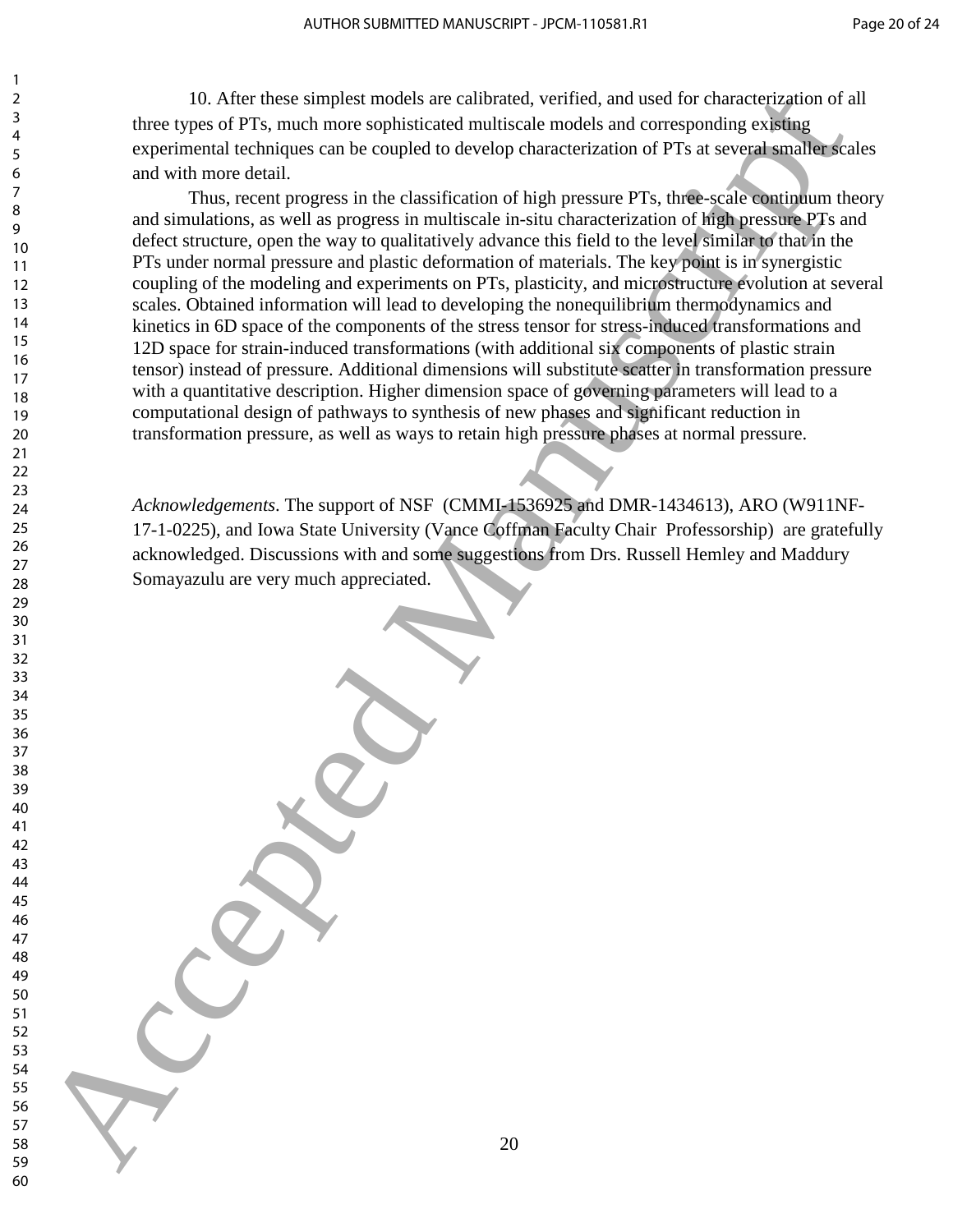#### 2 3 4 5 6 7 8 9 10 11 12 13 14 15 16 17 18 19 20 21 22 23 24 25 26 27 28 29 30 31 32 33 34 35 36 37 38 39 40 41 42 43 44 45 46 47 48 49 50 51 52 53 54 55 56 57 58

59

### **References**

- <span id="page-21-1"></span><span id="page-21-0"></span>1. Schindler T and Vohra Y 1995 *Journal of Physics: Condensed Matter* **7** L637
- 2. Solozhenko V L, Will G and Elf F 1996 *International Assoication for the Advancement of High pressure Science and Technology (AIRAPT); High Pressure Science and Technology - International Conference* (World Scientific Publishing) **24 Extraction:** The United Vigital Accepted Manuscript (1998) 2.5 <br>
1. Science David Control of Pancisco Condense Material Accepted Manuscript (1998)<br>
2. Science Manuscript (1998) 2. Science Operation: The Condense Man
	- 3. Domnich V, Ge D B and Gogotsi Y 2004 *High Pressure Surface Science and Engineering. Section 3*, eds Gogotsi Y and Domnich V (Bristol: Institute of Physics) pp 381–442
	- 4. Bargen N V and Boehler R 1990 *High Press. Res.* **6** 133
	- 5. Zarkevich N A and Johnson D D 2015 *Phys. Rev. B* **91** 174104
	- 6. Blank V D and Estrin E I 2014 *Phase Transitions in Solids under High Pressure* (New York: CRC Press)
	- 7. Bridgman P W 1935 *Phys. Rev.* **48** 825-847
	- 8. Ji C, Levitas V I, Zhu H, Chaudhuri J, Marathe A and Ma Y 2012 *Proc. Natl. Acad. Sci. of the USA* **109** 19108
	- 9. Levitas V I 2004 *High Pressure Surface Science and Engineering. Section 3*, eds Gogotsi Y and Domnich V (Bristol: Institute of Physics) pp 195–292
	- 10. Levitas V I 2004 *Phys. Rev. B* **70** 184118
	- 11. Novikov N V, Polotnyak S B, Shvedov L K and Levitas V I 1999 *J. Superhard Mater.* **3** 39
	- 12. Levitas V I and Javanbakht M 2014 *Nanoscale* **6** 162-166
		- 13. Olson G B and Cohen M 1986 *Dislocations in Solids* vol 7, ed F R N Nabarro (Amsterdam: Elsevier science) pp 297–407
		- 14. Javanbakht M and Levitas V I 2016 *Physical Review B* **94** 214104
	- 15. Levitas V I and Zarechnyy O M 2010 *Phys. Rev. B* **82** 174123
	- 16. Levitas V I and Zarechnyy O M 2010 *Phys. Rev. B* **82** 174124
	- 17. Levitas V I, Ma Y Z, Hashemi J H, M and Guven N 2006 *J. Chem. Phys.* **125** 044507
	- 18. Feng B, Levitas V I and Ma Y 2014 *J. Appl. Phys.* **115** 163509
	- 19. Feng B, Levitas V I and Zarechnyy O M 2013 *J. Appl. Phys.* **114** 043506
	- 20. Zhang W W, Oganov A R, Goncharov A F, Zhu Q, Boulfelfel S E, Lyakhov A O, Stavrou E,
	- Somayazulu M, Prakapenka V B and Konopkova Z 2013 *Science* **342** 1502-1505
	- 21. McMahan A K and Lesar R 1985 *Phys. Rev. Lett.* **54** 1929-1932
	- 22. Zhu Q, Oganov A and Zhou X F 2014 *Topics Current Chem.* **345** 223-256
	- 23. Feng B and Levitas V I 2013 *J. Appl. Phys.* **114** 213514
	- 24. Polotnyak S B 2008 *J. Superhard Mater.* **30** 82
	- 25. Polotnyak S B 2008 *J. Superhard Mater.* **30** 163
	- 26. Feng B and Levitas V I 2016 *J. Appl. Physics* **19** 015902
	- 27. Leshchuk A A, Novikov N V and Levitas V I 2001 *Strength Mater.* **33** 277-292
	- 28. Novikov N V, Levitas V I, Leshchuk A A and Idesman A V 1991 *High Press. Res.* **7** 195-197
	- 29. Struzhkin V 2016 *Science* **351** 1260-1262
	- 30. Drozdov A P, Eremets M I, Troyan I A, Ksenofontov V and Shylin S I 2015 *Nature* **525** 73-76
	- 31. Troyan I, Gavriliuk A, Rueffer R, Chumakov A, Mironovich A, Lyubutin I, Perekalin D,
		- Drozdov A and Eremets M I 2016 *Science* **351** 1303-1306
		- 32. Dubrovinsky L, Dubrovinskaia N and Bykova E *et al*. 2015 *Nature* **525** 226-229
		- 33. Dias R P and Silvera I F 2017 *Science* **355** 715-718
		- 34. Levitas V I 1996 *Large Deformation of Materials with Complex Rheological*
		- *Properties at Normal and High Pressure* (New York: Nova Science)
		- 35. Lubarda V A 2001 *Elastoplasticity Theory* (Boca Raton: CRC Press)
		- 36. Lubliner J L 1990 *Plasticity Theory* (New York: Macmillan)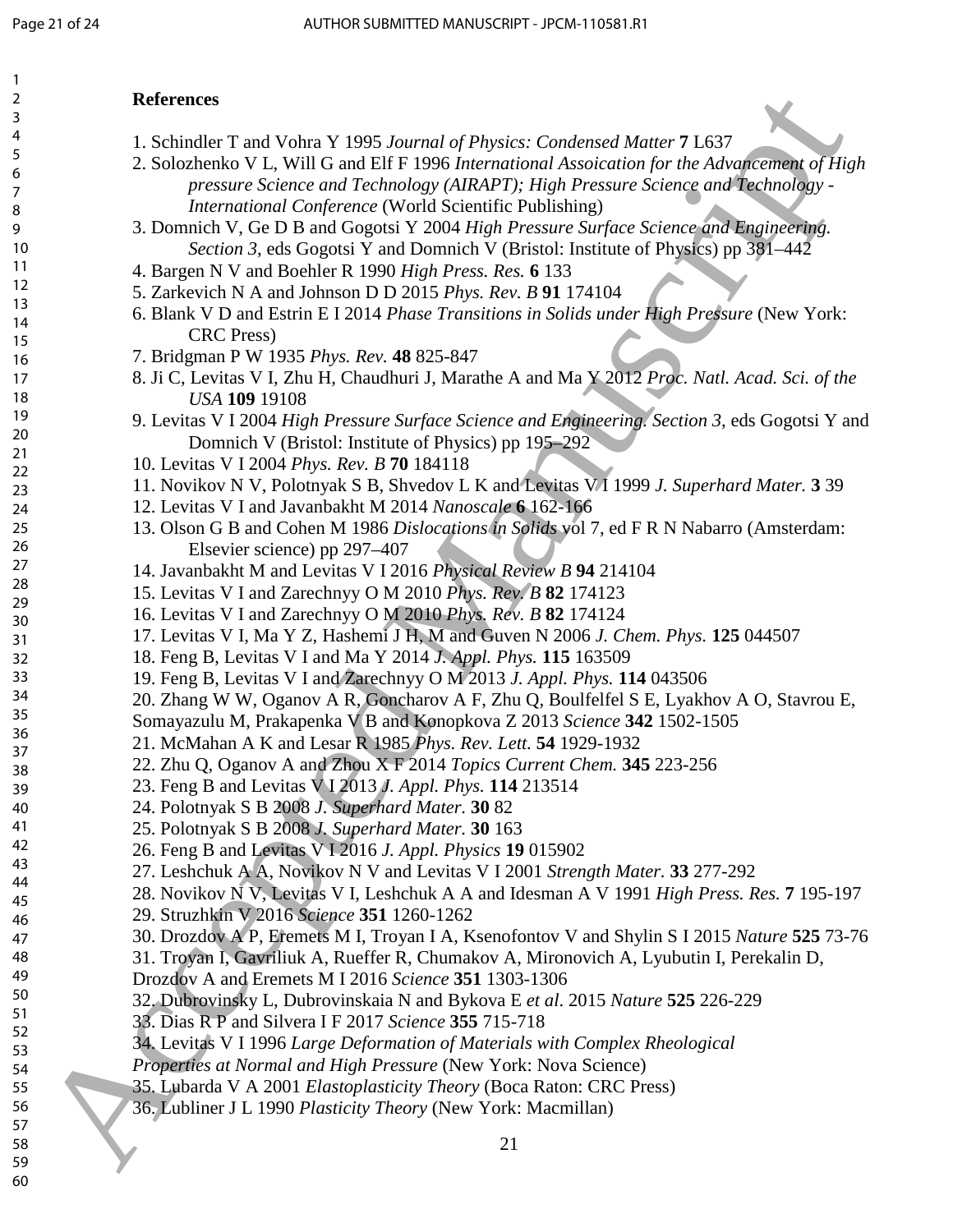- 37. Levitas V I, Idesman A V and Stein E 1999 *Int. J. Intell. Mater. Syst. Struct.* **10** 983-996
- 38. Idesman A V, Levitas V I, Preston D L and Cho J Y 2005 *J. Mech. Phys. Solids* **53** 495-523
- 39. Roytburd A L 1998 *J. Appl. Phys.* **83** 228-238

- 40. Boyd J G and Lagoudas D C 1996 *Int. J. Plast.* **12** 805-842
- 41. Gao X J, Huang M S and Brinson L C 2000 *Int. J. Plast.* **16** 1345-1369
- 42. Lagoudas D C, Entchev P B, Popov P, Patoor E, Brinson L C and Gao X 2006 *Mechan. Mater.* **38** 430-462
- 43. Siredey N, Patoor E, Berveiller M and Eberhardt A 1999 *Int. J. Solids Struct.* **36** 4289-4315
- 44. Thamburaja P and Anand L 2001 *J. Mech. Phys. Solids* **49** 709-737
- 45. Brinson L C and Lammering R 1993 *Int. J. Solids Struct.* **30** 3261-3280
- 46. Olson G B 1984 *Deformation, Processing, and Structure*, ed G Krauss (Warrendale: ASM International) pp 391–424
- 47. Olson G B and Cohen M 1972 *J. Less-Common Metals* **28** 107
- 48. Olson G B and Cohen M 1975 *Metall. Trans. A* **6** 791
- 49. Fischer F D, Reisner G, Werner E, Tanaka K, Cailletaud G and Antretter T 2000 *Int. J. Plast.* **16** 723-748
- 50. Diani J M and Parks D M 1998 *J. Mech. Phys. Solids* **46** 1613-1635
- 51. Levitas V I, Idesman A V and Olson G B 1998 *Acta Mater.* **47** 219-233
- 52. Hecker S S, Stout M G, Staudhammer K P and Smith J L 1982 *Metall. Trans. A* **13** 619-626
- 53. Lebedev A A and Kosarchuk V V 2000 *Int. J. Plast.* **16** 749-767
- 54. Sitko M and Skoczen B 2012 *Int. J. Solids Struct.* **49** 613-634
- 55. Rollett A D, Rohrer G S and Suter R M 2015 *MRS Bulletin* **40** 951-958
- 56. Pokharel R, Lind J, Kanjarla A K, Lebensohn R A, Li S F, Kenesei P, Suter R M and Rollett A
- D 2014 *Annual Review of Condensed Matter Physics* **5** 317-346
- 57. Stebner A P, Vogel S C, Noebe R D, Sisneros T A, Clausen B, Brown D W, Garg A and Brinson
- L C 2013 *Journal of the Mechanics and Physics of Solids* **61** 2302-2330
- 58. Kaganova I M and Roitburd A L 1987 *Sov. Phys. Solid State* **29** 800-803
- 59. Levitas V I 1997 *J. Mech. Phys. Solids* **45** 923 -947
- 60. Levitas V I 1997 *J. Mech. Phys. Solids* **45** 1203 -1222
- 61. Roitburd A L and Temkin D E 1986 *Sov. Phys. Solid State* **28** 432-436
- 62. Weidner D J, Wang Y and Vaughan M T 1994 *Science* **266** 419
- 63. Levitas V I, Idesman A V, Olson G B and Stein E 2002 *Philos. Mag. A* **82** 429-462
- 64. Levitas V I 1998 *Int. J. Solids Struct.* **35** 889 -940
- 65. Levitas V I 2000 *Int. J. Plast.* **16** 805-849
- 66. Levitas V I 2000 *Int. J. Plast.* **16** 851-892
- 67. Ghosh G and Olson G B 1994 *Acta. Metall. Mater.* **42** 3361-3371
- 68. Ice G E and Larson B C 2000 *Adv. Eng. Mater.* **2** 643-646
- 69. Jensen D J, Lauridsen E, Margulies L, Poulsen H and Schmidt S 2006 *Mater. Today* **9** 18-25
- 70. Merkel S, Liermann H P, Miyagi L and Wenk H R 2013 *Acta Mater.* **61** 5144-5151
- 71. Nisr C, Ribarik G, Ungar T, Vaughan G B M, Cordier P and Merkel S 2012 *J. Geophys. Res.* **117** B03201 32. Heritage VI, Luissian A V Lewin Stern i 1900 for *Lines* Manuscript Stern 10 Stern 10 Accepted Manuscript Stern 10 Accepted Manuscript Stern 10 Accepted Manuscript Stern 10 Accepted Manuscript And Stern 10 Accepted M
	- 72. Nisr C, Ribarik G, Ungar T, Vaughan G B M and Merkel S 2014 *High Press. Res.* **34** 158-166
	- 73. Poulsen H F 2004 *Tracts in Modern Physics* vol 205 (Berlin: Springer)
	- 74. Wenk H R, Huensche I and Kestens L 2007 *Metal. Mater. Trans. A* **38** 261
	- 75. Merkel S, Kubo A, Miyagi L, Speziale S, Duffy T S, Mao H K and Wenk H R 2006 *Science* **311** 644-646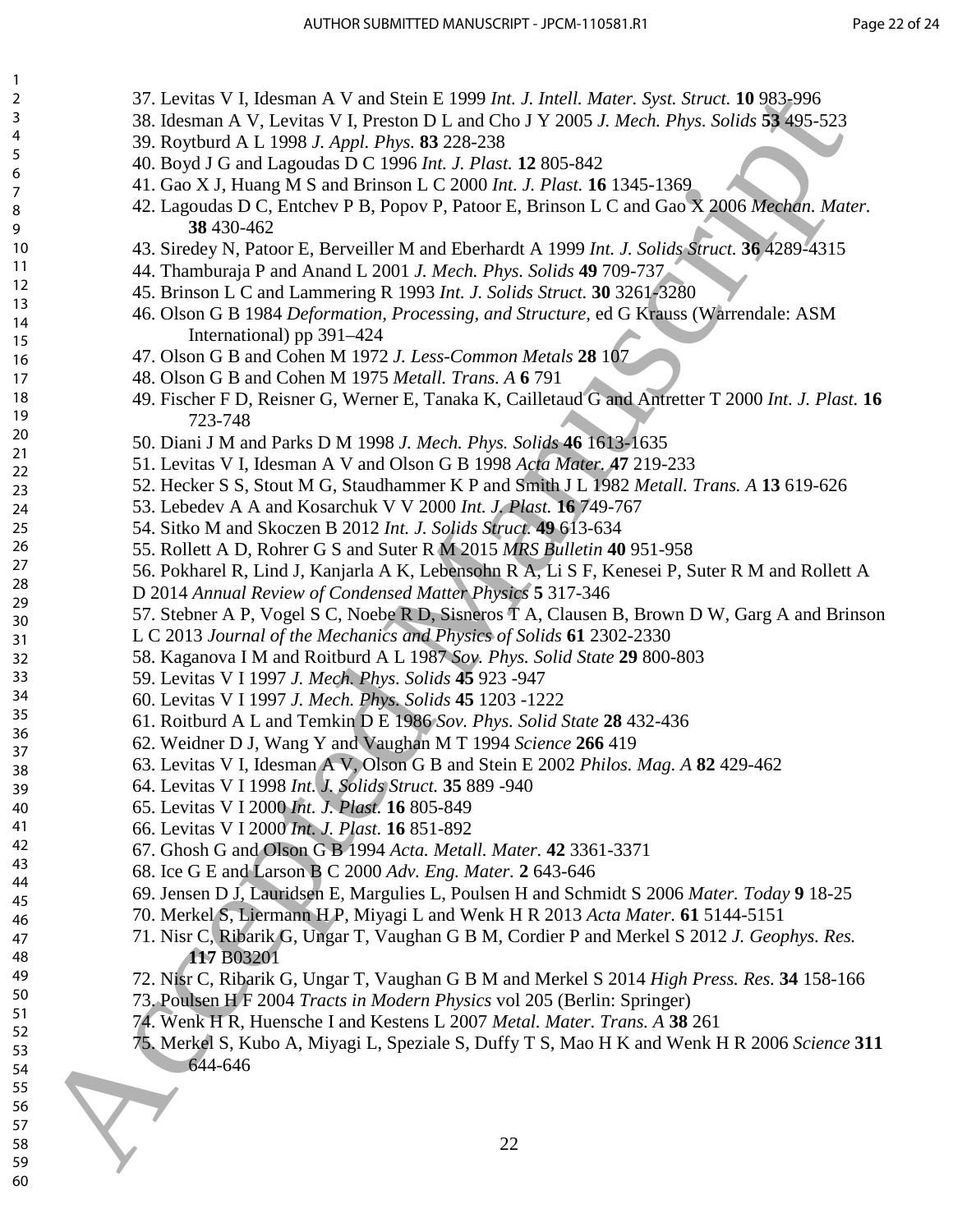| $\overline{2}$<br>$\mathsf 3$ | 76. Merkel S 2010 High-Pressure Crystallography: From Fundamental Phenomena To                |
|-------------------------------|-----------------------------------------------------------------------------------------------|
| 4                             | Technological Applications, eds E Boldyreva and P Dera (Dordrecht, The Netherlands:           |
| 5                             | Springer Science) pp 111–122                                                                  |
| 6                             | 77. Kanitpanyacharoen W, Merkel S, Miyagi L, Kaercher P, Tome C N, Wang Y, and Wenk H R       |
| 7                             | 2012 Acta Mater. 60 430-442                                                                   |
| 8                             | 78. Liermann H P, Merkel S, Miyagi L, Wenk H R, Shen G, Cynn H and Evans W J 2009 Rev. Sci.   |
| 9                             | Instrum. 80 104501                                                                            |
| 10                            | 79. Chen B, Lutker K, Raju S V, Yan J, Kanitpanyacharoen J, Lei J, Yang S, Wenk H R, Mao H K  |
| 11<br>12                      | and Williams Q 2012 Science 338 1448-1451                                                     |
| 13                            | 80. Kaercher P, Speziale S, Miyagi L, Kanitpanyacharoen W, and Wenk H R 2012 Phys. Chem.      |
| 14                            | Minerals 39 613-626                                                                           |
| 15                            | 81. Wenk H R, Lutterotti L, Kaercher P, Kanitpanyacharoen W, Miyagi L, and Vasin R 2014       |
| 16                            | Powder Diffr. 29 220-232                                                                      |
| 17                            | 82. Yue B B, Hong F, Merkel S, Tan D Y, Yan J Y, Chen B and Mao H K 2016 Phys. Rev. Lett. 117 |
| 18                            | 135701                                                                                        |
| 19<br>20                      | 83. Levitas V I and Preston D L 2002 Phys. Rev. B 66 134207                                   |
| 21                            | 84. Levitas V I, Chen H and Xiong L 2017 Phys. Rev. Let. 118 025701                           |
| 22                            | 85. Levitas V I, Chen H and Xiong L 2017 Physical Review B 96 054118                          |
| 23                            | 86. Levitas V I 2013 Int. J. Plast. 49 85-118                                                 |
| 24                            | 87. Feng B and Levitas V I 2017 International Journal of Plasticity 96 156-181                |
| 25                            | 88. Feng B and Levitas V I 2017 Materials Science and Engineering A. 680 130-140              |
| 26                            | 89. Goettel K A, Mao H K and Bell P M 1985 Rev. Sci. Instrum. 56 1420                         |
| 27<br>28                      | 90. Hemley R J, Mao H K, Shen G, Badro J, Gillet P, Hanfland M, and Häusermann D 1997 Science |
| 29                            | 276 1242-1245                                                                                 |
| 30                            | 91. Jeanloz R, Godwal B K and Meade C 1991 Nature 349 687                                     |
| 31                            | 92. Meade C and Jeanloz R 1988 Science 241 1072                                               |
| 32                            | 93. Sung C, Goetze C and Mao H K 1977 Rev. Sci. Instrum. 48 1386                              |
| 33                            | 94. Vohra Y K, Duclos S J, Brister K E and Ruoff A L 1988 Phys. Rev. Lett. 61                 |
| 34                            | 95. Weir S T, Akella J, Ruddle C, Goodwin T and Hsiung L 1998 Phys. Rev. B 58                 |
| 35<br>36                      | 96. Chen J H, Li L, Weidner D J and Vaughan M T 2004 Phys. Earth Planet. Inter. 143 347-356   |
| 37                            | 97. Duffy T S, Shen G, Heinz D L, Shu J, Ma Y, Hemley R J and Mao H K 1999 Phys. Rev. B 60    |
| 38                            | 15063-15073                                                                                   |
| 39                            | 98. Hemley R J, Mao H K and Struzhkin V V 2005 J. Synch. Radiation 12 135-154                 |
| 40                            | 99. Li L, Weidner D J, Chen J, Vaughan M T, Davis M, and Durham W B 2004 J. Appl. Phys. 95    |
| 41                            | 8357                                                                                          |
| 42                            | 100. Singh A K 1993 J. Appl. Phys. 73 4278-4286                                               |
| 43<br>44                      | 101. Singh A K and Balasingh C 1994 J. Appl. Phys. 75 4956-4962                               |
| 45                            | 102. Singh A K, Hu J, Shu J, Mao H K and Hemley R J 2012 J. Phys.: Conf. Series 377 012008    |
| 46                            | 103. Singh A K, Mao H K, Shu J and Hemley R J 1998 Phys. Rev. Lett. 80 2157-2160              |
| 47                            | 104. Weidner D J 1998 Ultrahigh-Pressure Mineralogy: Physics and Chemistry of the Earth's     |
| 48                            | Deep Interior. Reviews in Mineralogy vol 37, ed R J Hemley (Washington, DC: Mineralogical     |
| 49                            | Society of America) pp 493–524                                                                |
| 50                            | 105. Zhao Y and Zhang J 2007 Appl. Phys. Lett. 91 201907                                      |
| 51<br>52                      | 106. Wang J, Yang W, Wang S, Xiao X, De Carlo F, Liu Y, Mao W L 2012 J. Appl. Phys. 111       |
| 53                            | 112626                                                                                        |
| 54                            | 107. Zeng Q, Kono Yo, Lin Yu, Zeng Z, Wang J, Sinogeikin S V, Park C, Meng Y, Yang W, Mao     |
| 55                            | H K, and Mao W L 2014 Phys. Rev. Lett. 112 185502                                             |
| 56                            |                                                                                               |
| 57                            |                                                                                               |
| 58<br>59                      | 23                                                                                            |
| 60                            |                                                                                               |
|                               |                                                                                               |